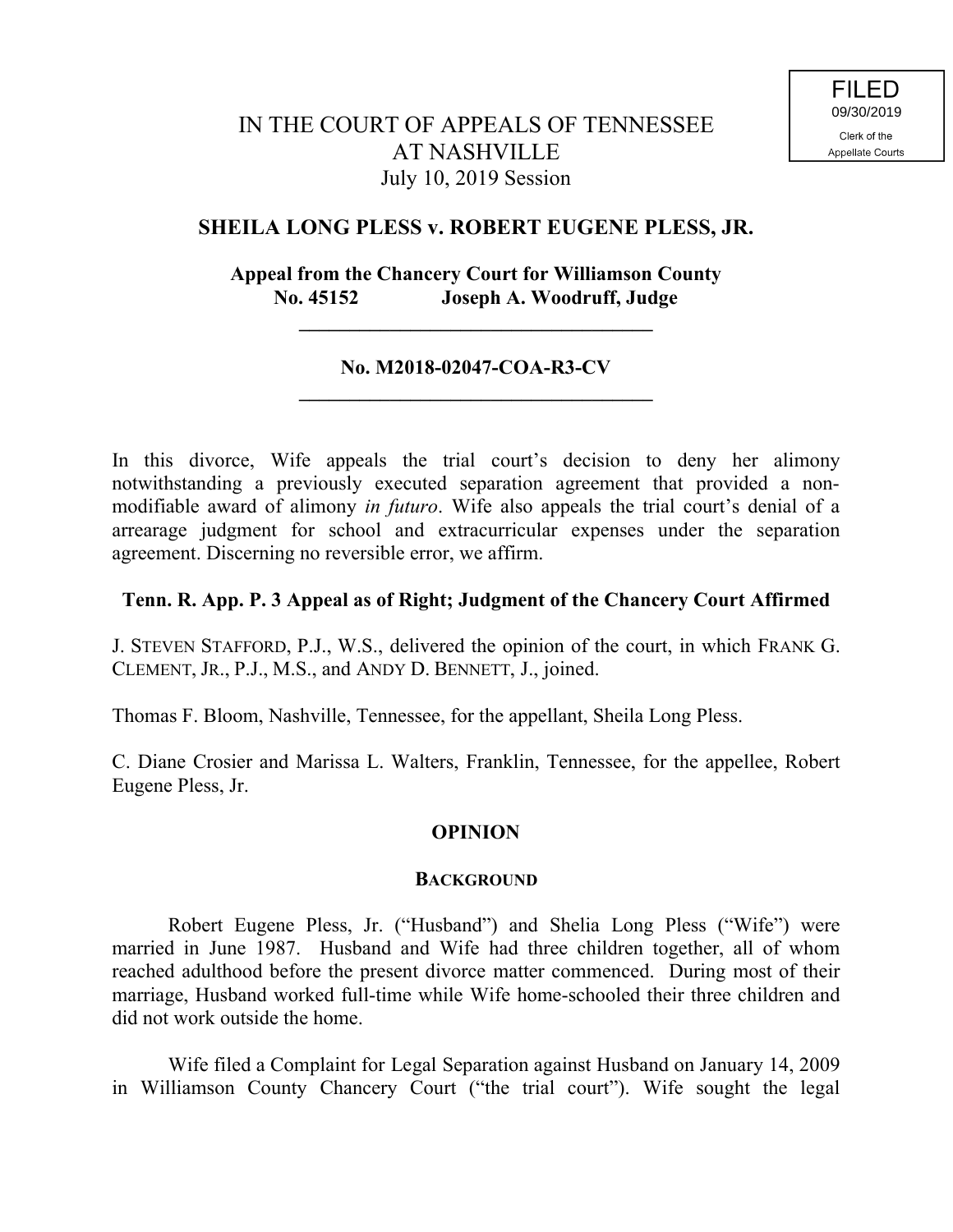separation on grounds of irreconcilable differences, inappropriate marital conduct, and adultery. On February 20, 2009, Husband and Wife filed a Final Order of Separation that incorporated a parenting plan and a previously agreed-to Separation Agreement ("the Separation Agreement" or "the Agreement") signed on January 9, 2009. The Chancery Court entered the agreed order on March 10, 2009 and granted the legal separation to Wife on the sole ground of irreconcilable differences. The Separation Agreement was incorporated into the Final Order of Separation. Wife was represented by counsel in the separation, while Husband represented himself.

The terms of the Separation Agreement outlined the future financial obligations for both spouses. The Separation Agreement required Husband "to pay \$2,000.00 per month to Wife for alimony *in futuro*. Said alimony shall not be modifiable and shall terminate only upon the death of Wife. The alimony shall be considered taxable income to Wife and shall be tax deductible to Husband." Further, the Agreement stated that "[t]he parties expressly understand and agree that this Agreement is intended to be a complete and final settlement of all property rights and support rights and obligations of the respective parties hereto and shall constitute a discharge from all claims arising out of their marital relationship except as provided herein." The Separation Agreement did not mention a future divorce or discuss the viability of the Separation Agreement if either spouse sought a divorce.

Additionally, the terms of the parenting plan incorporated into the separation order required Husband to pay \$984.00 monthly to Wife as child support. Further, Husband agreed to "pay home school expenses, including, but not limited to, books, classes, internet and computer expenses, as well as extra-curricular expenses such as band, flute, piano, theatre, swimming." Husband also agreed "to pay all typical and ordinary college expenses, to include at a minimum tuition, room and board, and supplies, for the children based on then current tuition rates for an in-state public school in the state that the child resides at the time." Husband also agreed to maintain health insurance for the Wife and their children and maintain a life insurance policy with Wife as the primary beneficiary. Any uncovered health costs for the children would be split *pro rata* between the spouses, with 83% paid by Husband and 17% by Wife.

On April 26, 2016, seven years after the order of legal separation, Husband filed a Complaint for Divorce, again in Williamson County. In the divorce complaint, Husband sought a divorce on grounds of irreconcilable differences and a separation of more than two years. The Separation Agreement was not mentioned in the divorce complaint. On May 31, 2016, Husband also filed a petition for modification or termination of alimony in the legal separation case, which remained separate from the divorce case. Due to Wife's employment and Husband's financial circumstances, Husband alleged a substantial and material change in circumstances that would allow the court to limit or terminate Husband's alimony obligations.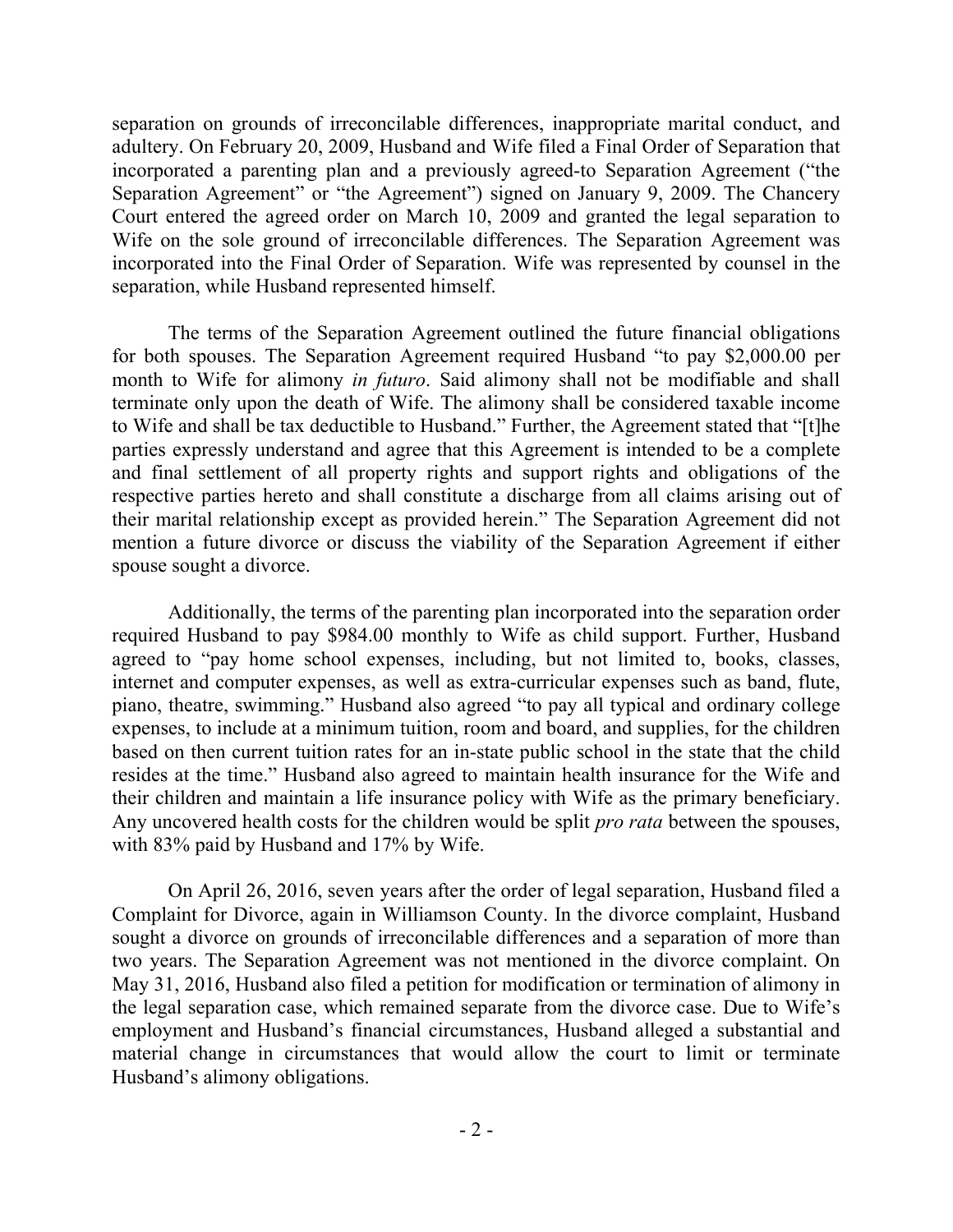Wife responded to the divorce complaint and petition to modify or terminate alimony with separate filings. In her answer to the divorce complaint filed on June 15, 2016, Wife argued that a final disposition of property occurred through the legal separation and requested a divorce on a ground of two years of separation "as no reconciliation has occurred." She further requested that Husband be responsible for all attorney fees and court costs related to the matter.

On July 7, 2016, Wife filed a motion for summary judgment in response to Husband's petition to modify or terminate alimony. Wife argued that Husband's petition should be dismissed and that she was entitled to judgment as a matter of law, as the final order for the legal separation "specifically and unequivocally states that the alimony ordered to be paid by Husband to Wife is not modifiable." Husband filed a response opposing summary judgment in September 2016, arguing that the alimony was modifiable as alimony *in futuro* and that he did not seek the advice of counsel when signing the Separation Agreement. On April 17, 2017, the trial court denied Wife's motion for summary judgment, stating that the legal separation order did not contain findings regarding "the total property owned by the parties, the parties' incomes, or whether the Court intended the *Final Order of Separation* to be a final division of the property."

While the motion for summary judgment was pending, Wife filed a counterpetition to assess Husband's outstanding obligations in the divorce action on March 1, 2017. Wife argued that Husband owed Wife and their children a combined \$107,461.62 under the terms of the Separation Agreement for unpaid homeschool, college, and medical expenses. Wife demanded that Husband pay \$1,500 a month, called for specific performance to pay for the remaining child's college education, and sought a judgment entered against Husband for the college costs of each child. In the termination of alimony action, Wife later amended her counter-petition to request that the trial court grant her a divorce on the single ground of separation and incorporate the Separation Agreement and remaining elements of the parenting plan into a final divorce decree. In a response to the counter-petition, Husband sought credit for his payments "over and above the child support obligation" and argued that Wife's allegations of outstanding obligations were not itemized and outside the scope of the Separation Agreement.

When the trial court issued its memorandum and order regarding Wife's motion for summary judgment, it advised the parties to "strongly consider" merging the separation and divorce cases into a single matter. An agreed order to consolidate the matters was entered on July 30, 2018. A trial on the combined matter was held on August 31, 2018.

At trial before a different trial judge than the one that heard the separation proceeding, Husband and Wife testified over the disputed issues of alimony and arrearages. The spouses stipulated that Wife should be granted a divorce based on the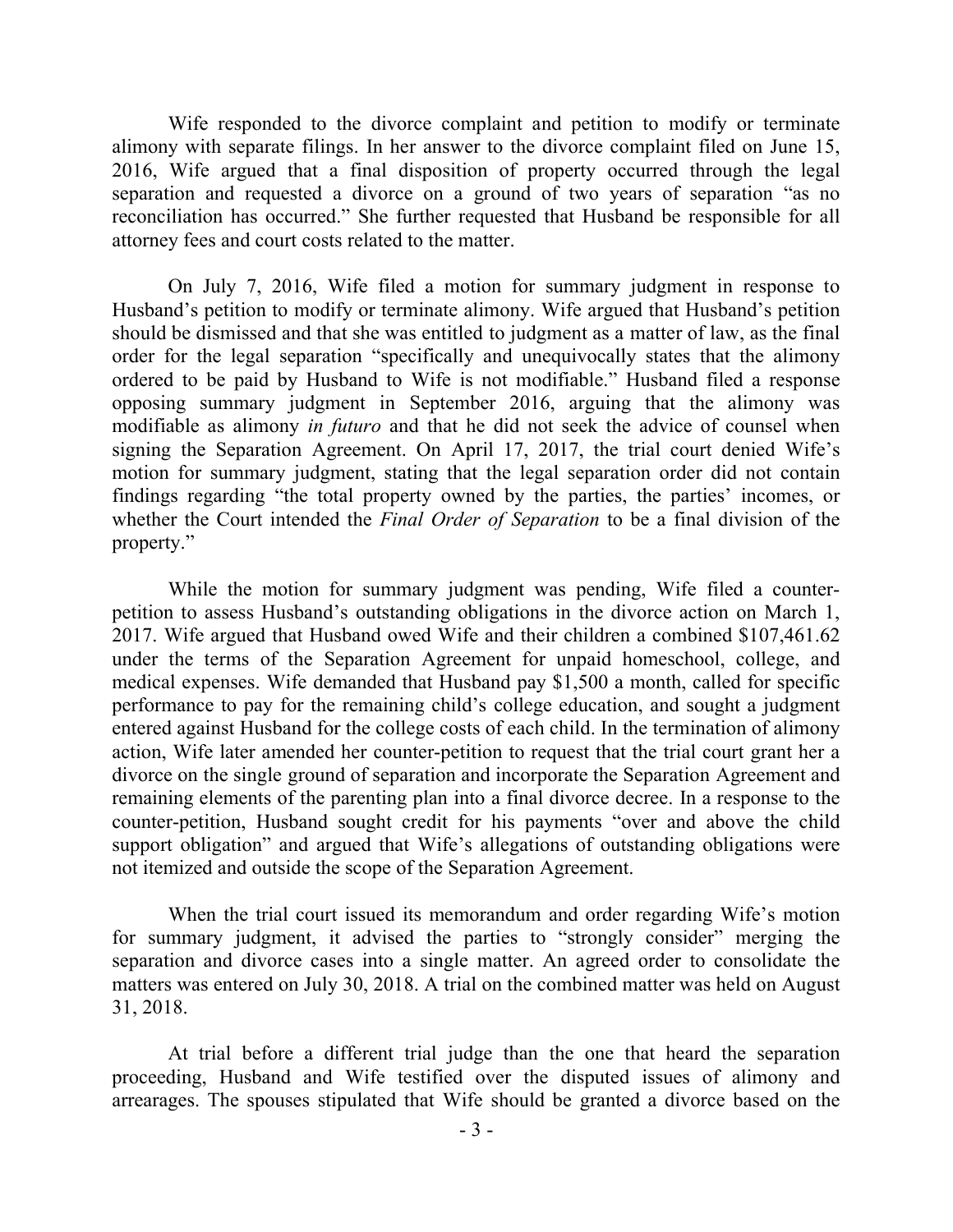parties' separation and that the terms of the Separation Agreement regarding property division should be incorporated into the divorce decree, with the exception of limited tangible personal property that Husband believed was separate property. Two claims in Wife's counter-petition regarding college costs were also voluntarily dismissed without prejudice before testimony began. At trial, Wife did not object to Husband entering the basement of the marital home to search for and retrieve specific items of tangible personal property that belonged to him. The trial court therefore ordered that Husband be allowed to enter the basement to search for the listed tangible personal property.

Concerning alimony, Husband testified that his monthly payments to Wife continued to have an overwhelming effect on his living and financial circumstances. After the legal separation was entered, Husband testified that he moved away from the marital residence. Husband stated that he lived in his minivan for five months before moving between small bedrooms and apartments for several years. He continued to work during the separation and placed his income into the marital bank account. In 2011, Husband moved to Memphis for a higher-paying job and rented small apartments in the city. For a limited period of time, he rented an apartment where he and his son could live together after his son graduated college. Husband next moved to Fayetteville, Arkansas in 2015, where he worked as Director of Facilities at the Walton Arts Center when the present case was heard. While he earned approximately \$77,000.00 annually as Director of Facilities, Husband worked a second job to help meet his support obligations under the Separation Agreement. Husband also earns \$966.00 each year for his work at an annual music festival in Memphis. Husband continued to live in a one-bedroom apartment in Fayetteville, Arkansas and worked to limit his living expenses to continue to make alimony payments. Since the separation was granted, Husband paid Wife \$1,000.00 every two weeks for alimony and \$500.00 every two weeks for child support when child support was owed. Additionally, Husband continued to pay child support through 2017, years after each of the family's children reached the age of majority. The \$1,000.00 per month in child support, split over biweekly payments, was \$16.00 more than Husband was required to pay each month and led to several "extra" payments. Husband supplied additional funds to Wife, including \$200.00 each month to pay for an outstanding tax obligation. Husband also paid for 100% of the children's healthcare costs, above and beyond the *pro rata* requirements outlined in the Separation Agreement. During the period of separation, Husband paid Wife a total of \$71,200.00 above his alimony and child support obligations to Wife. The money was provided to Wife with occasional instructions for its use, including paying for college, medical bills, or previous investments or tax obligations.

Husband stated that, despite his salary, he has lived in spare bedrooms and small apartments for years after the separation so he could consistently pay alimony and child support. Evidence was produced concerning Husband's income and payments regarding alimony, child support, and other family contributions that were required and not required under the Separation Agreement. While Husband stated that he voluntarily signed the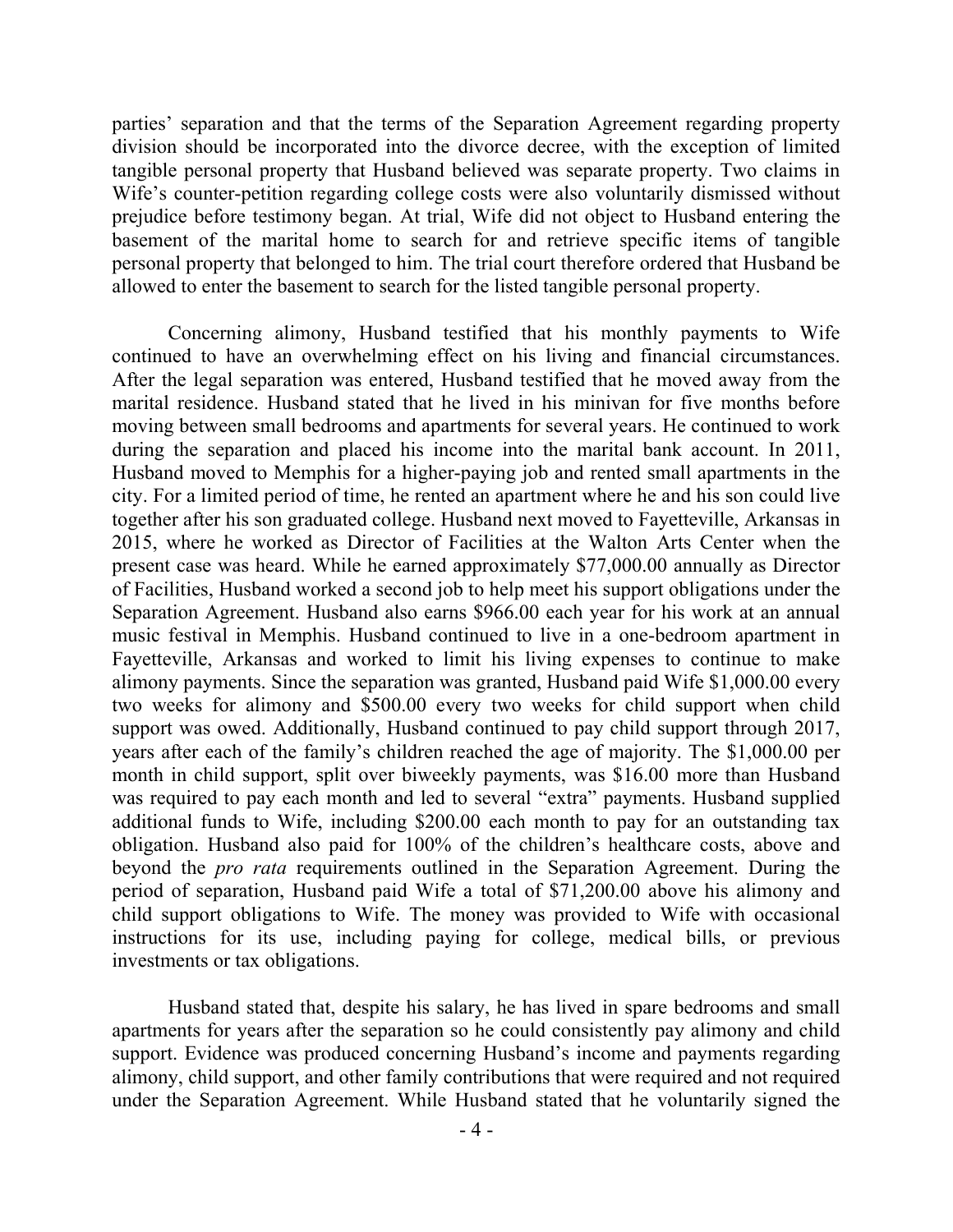Agreement without fraud or duress, he said both spouses "anticipated a reconciliation" when they entered into the Separation Agreement and later attended counseling periodically.

After the separation took effect, Wife testified that she remained at home to homeschool the family's remaining children. As the youngest child finished high school and enrolled in college, Wife re-entered the workforce and took a job with The Home Depot. When the divorce trial occurred, Wife made less than \$13.00 an hour as head cashier. She also possesses more than \$400,000.00 she received through a wrongful death claim that has largely remained in savings. Wife stated that she is averse to financial risk after she lost around \$18,000.00 from an investment that Husband encouraged her to make. Wife owned the marital home in Brentwood ("the marital home"), though she obtained full title to the home before the legal separation through a quitclaim deed signed by Husband.

Wife testified that she believed the Separation Agreement granted her permanent alimony from Husband "indefinitely[.]" Wife considered the Separation Agreement "an agreement between me and my husband and he agreed to it and it's also was necessary for me to live. Most of my living expenses are used from that." Wife's testimony revealed several discrepancies between her financial obligations as described in evidence and with her testimony itself. Wife further testified at length about how she believed Husband had lied and withheld money from her while she was trying to keep their family afloat. Wife testified that she perceived the approximately \$71,000.00 in voluntary payments was "just to help out with living expenses" and should not be credited against any financial obligations under the Settlement Agreement. Wife also discussed her regular expenses, but her testimony did not correlate with the expenses listed in her trial exhibits. The trial court found that Wife's testimony concerning her expenses was not reliable.

After testimony and the filing of post-trial briefs, the trial court granted the Wife a divorce based on the legal separation of more than two years. However, the trial court analyzed alimony under the state's statutory framework without considering the terms of the Separation Agreement. Based on the parties' current financial situations and the statutory factors concerning alimony, the trial court did not grant spousal support to either party. Wife's claims for money judgments against Husband were also dismissed. Rather, the trial court found that Husband's payments exceeded the funds Wife claimed were owed for medical and extracurricular homeschool expenses. Wife timely appealed the judgment to this Court.

#### **ISSUES PRESENTED**

Wife presented the following issues on appeal, which this Court slightly restates as follows: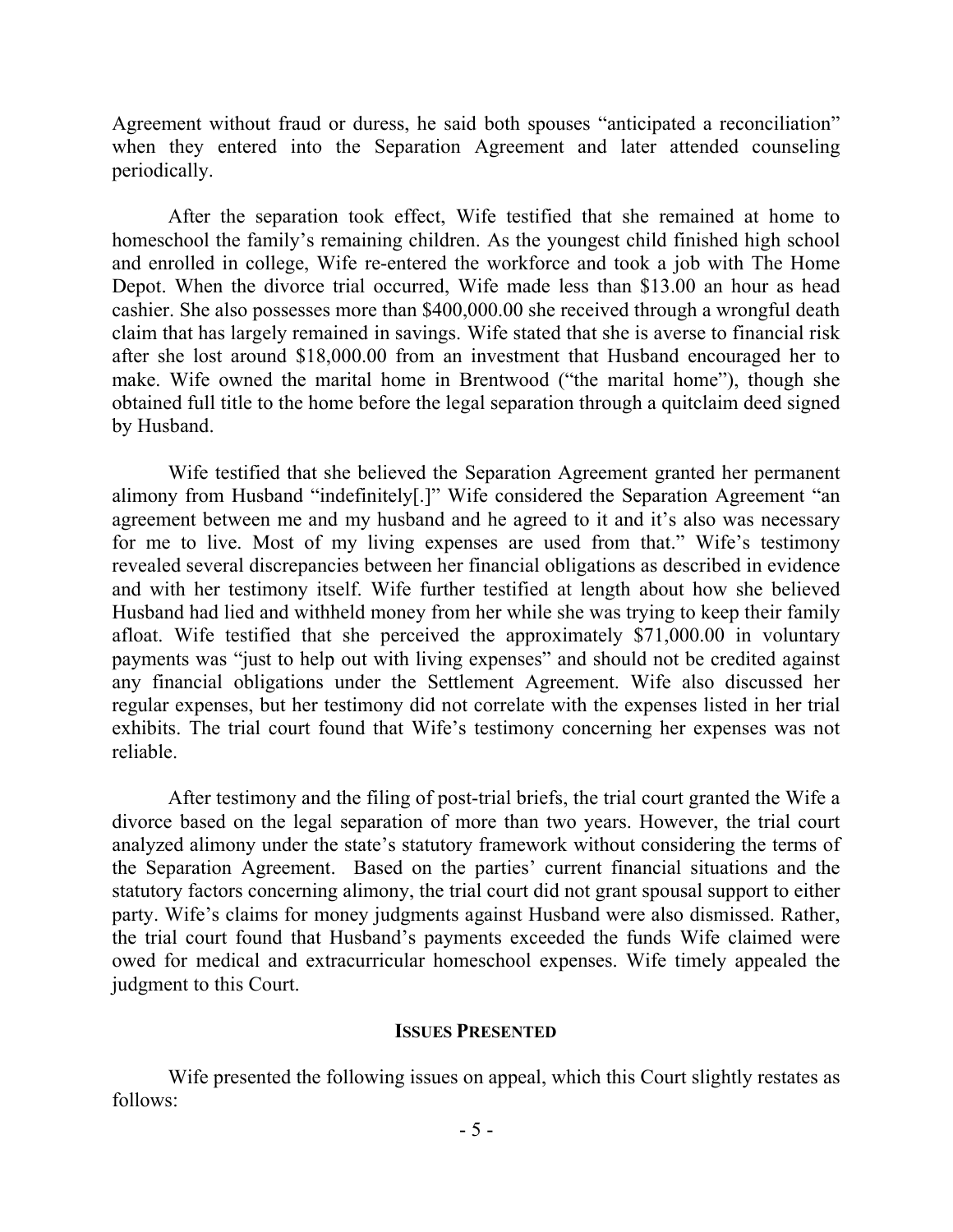1. Whether the trial court erred in failing to enforce the alimony provision of the Separation Agreement as a contract between the parties.

2. Whether the trial court erred in failing to incorporate the Separation Agreement into the final divorce decree and failing to find that a material change in circumstances warranted a modification of the Husband's alimony obligation, or alternatively, whether the trial court abused its discretion by not granting alimony to Wife after a *de novo* review.

3. Whether the evidence preponderates against the trial court's decision that the Husband's voluntary payments to Wife during the separation were intended or should be credited to satisfy the Husband's financial obligations specified in the Separation Agreement.

4. Whether the trial court abused its discretion in not awarding attorney's fees to Wife.

5. Whether Wife should be awarded attorney's fees incurred on appeal.

In the posture of Appellee, Husband also seeks an award of attorney's fees incurred in this appeal.

## **DISCUSSION**

## **I. Alimony**

The central dispute in this case involves whether a Separation Agreement containing a long-term, non-modifiable alimony obligation should be enforced upon the parties' subsequent divorce. Wife contends that the Separation Agreement is an unambiguous contract that should be enforced notwithstanding the change in status from legal separation to absolute divorce. Husband counters that Tennessee's divorce statutes and interpreting caselaw mandate a hearing to determine entitlement to alimony even where a contract had been made. Because no such hearing occurred in the separation proceeding, Husband contends that the trial court was well within its discretion under both Tennessee caselaw and the separation statute to reconsider the alimony award at the time of the divorce. Thus, the dispute in this case involves the intersection of contract law and the legal separation statute.

To the extent that the obligations contained therein retain their contractual nature, separation agreements, like marital dissolution agreements, are enforced like contracts. *Lee v. Lee*, No. M2014-01911-COA-R3-CV, 2017 WL 1205913, at \*4 (Tenn. Ct. App. Mar. 31, 2017). Issues that retain their contractual nature include "agreement[s] between a husband and wife on matters outside the scope of the legal duty of child support during minority, or alimony *in futuro* over which the court also has continuing statutory power to modify[.]" *Blackburn v. Blackburn*, 526 S.W.2d 463, 465 (Tenn. 1975). Issues of contract interpretation are reviewed de novo with no presumption of correctness. *Barnes*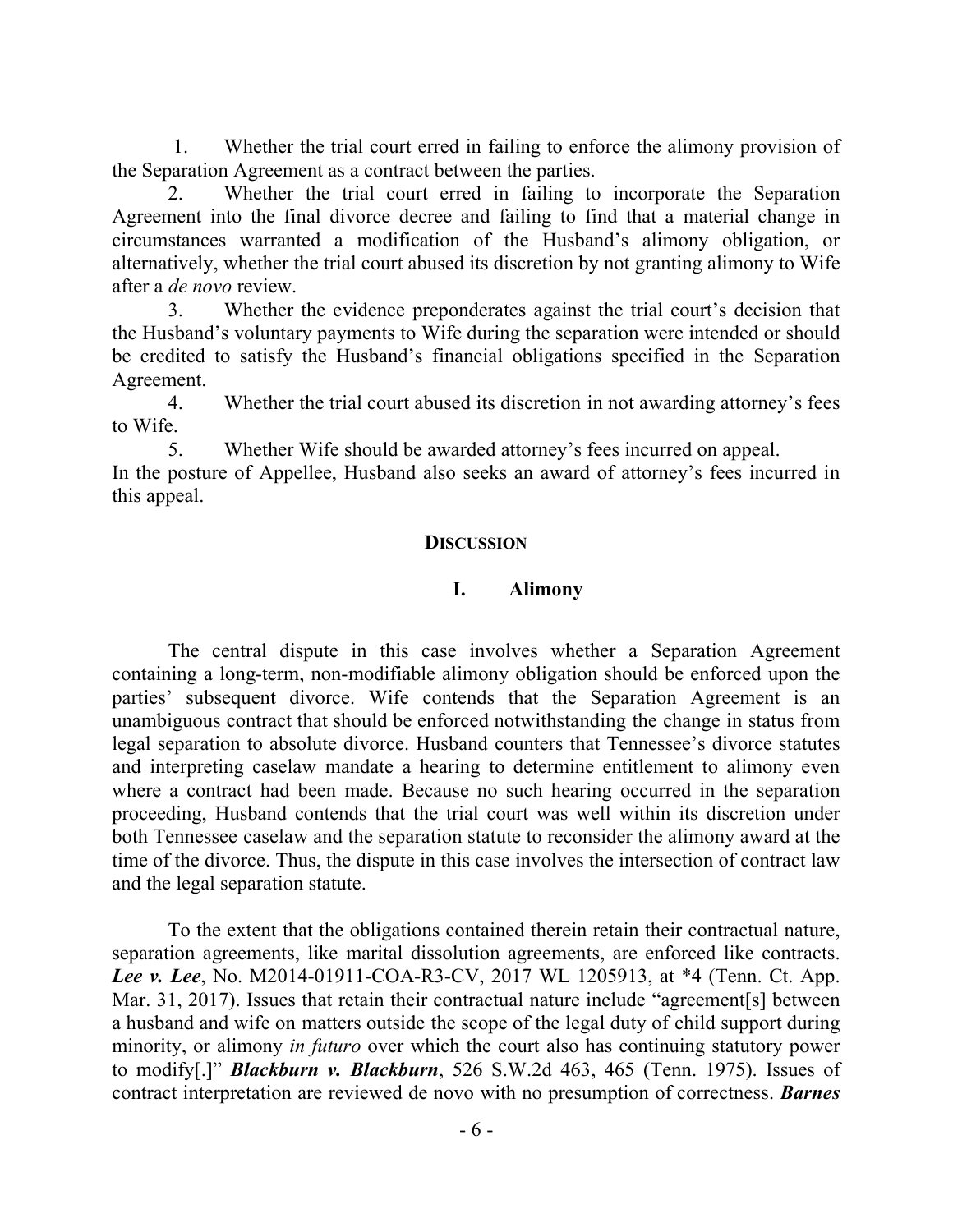*v. Barnes*, 193 S.W.3d 495, 498 (Tenn. 2006) (involving a marital dissolution agreement). The goal of our review is therefore "to ascertain and to give effect to the parties' intentions." *Long v. McAllister-Long*, 221 S.W.3d 1, 9 (Tenn. Ct. App. 2006) (citing *Ahern v. Ahern*, 15 S.W.3d 73, 81 (Tenn. 2000)). We therefore begin our review with the language of the agreement, considering each provision in light of the agreement as a whole, giving the language its natural and ordinary language. *Id.* We construe the agreement fairly and reasonably as written without rewriting the contract. *Id.* (citing *Honeycutt v. Honeycutt*, 152 S.W.3d 556, 561–62 (Tenn. Ct. App. 2003)).

Divorce, however, is not a creature solely of contract between spouses. Rather, this Court has explained that "[a] divorce action is really a triangular proceeding where in addition to the parties the State through the court is a quasi party." *Anderson v. Anderson*, 810 S.W.2d 153, 155 (Tenn. Ct. App. 1991) (quoting *Osborne v. Osborne*, 197 S.W.2d 234, 236 (Tenn. Ct. App. 1946)). "In its role as a 'quasi party' to divorce proceedings, the court must examine each marital dissolution agreement and make an independent determination that it is equitable and legally sufficient" pursuant to the mandates of the applicable divorce statutes. *Gibbs v. Gibbs*, No. E2015-01362-COA-R3- CV, 2016 WL 4697433, at \*4 (Tenn. Ct. App. Sept. 7, 2016) (citing Tenn. Code Ann. § 36-4-103(b) ("No divorce shall be granted on the ground of irreconcilable differences unless the court affirmatively finds in its decree that the parties have made adequate and sufficient provision by written agreement  $\dots$ . ..."). Thus, even where the parties have entered into a contract concerning alimony, "such agreements are merely evidential in value and may be followed by the court in its award of alimony—they should be given great consideration but are subject to close scrutiny by the court." *Osborne*, 197 S.W.2d at 236.

As such, we must also consider the statutes applicable to both legal separations and divorces. Like contract interpretation, statutory construction presents a question of law, which this Court reviews de novo with no presumption of correctness. *In re Estate of Starkey*, 556 S.W.3d 811, 815 (Tenn. Ct. App. 2018) (citing *Davis ex rel. Davis v. Ibach*, 465 S.W.3d 570, 573 (Tenn. 2015)). As the Tennessee Supreme Court previously explained,

Our duty in construing statutes is to ascertain and give effect to the intention and purpose of the legislature. "'Legislative intent is to be ascertained whenever possible from the natural and ordinary meaning of the language used, without forced or subtle construction that would limit or extend the meaning of the language.'" When the statutory language is clear and unambiguous, we must apply its plain meaning in its normal and accepted use, without a forced interpretation that would limit or expand the statute's application. Where an ambiguity exists, we must look to the entire statutory scheme and elsewhere to ascertain the legislative intent and purpose. The statute must be construed in its entirety, and it should be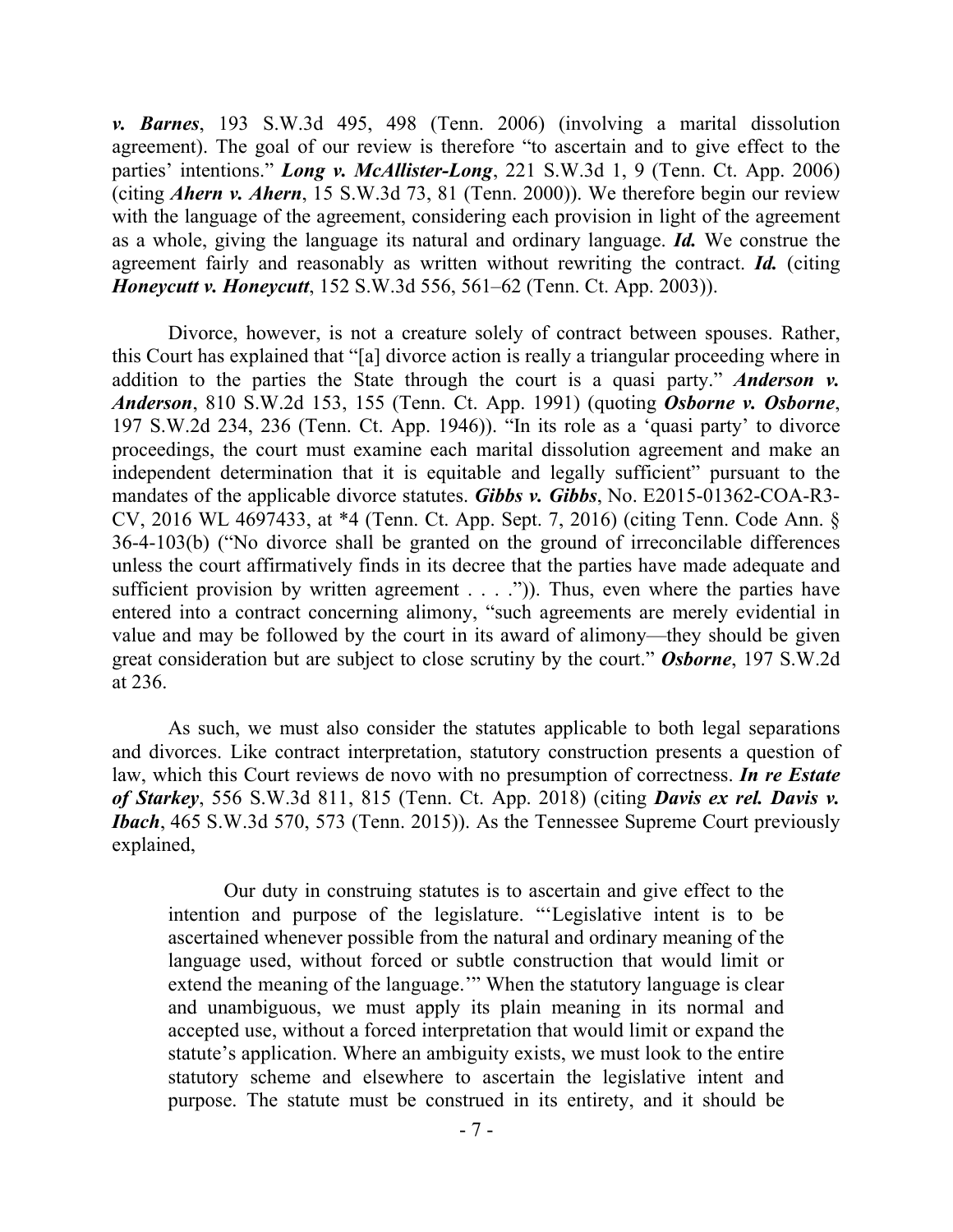assumed that the legislature used each word purposely and that those words convey some intent and have a meaning and a purpose. The background, purpose, and general circumstances under which words are used in a statute must be considered, and it is improper to take a word or a few words from its context and, with them isolated, attempt to determine their meaning.

*Eastman Chemical Co. v. Johnson*, 151 S.W.3d 503, 507 (Tenn. 2004) (citations omitted).

We therefore begin, as we must, with the language of the relevant statute, Tennessee Code Annotated section 36-4-102, which provides the following procedure applicable to requests for legal separation:

A party who alleges grounds for divorce from the bonds of matrimony may, as an alternative to filing a complaint for divorce, file a complaint for legal separation. Such complaint shall set forth the grounds for legal separation in substantially the language of § 36-4-101 and pray only for legal separation or for such other and further relief to which complainant may think to be entitled. The other party may deny the existence of grounds for divorce but, unless the other party specifically objects to the granting of an order of legal separation, the court shall declare the parties to be legally separated.

Tenn. Code Ann. § 36-4-102(a). Upon the entry of a decree of legal separation, the court "may provide for matters such as child custody, visitation, support and property issues during legal separation upon motion by either party or by agreement of the parties." *Id.* §  $36-4-102(c)$ . Thus, the parties to a legal separation are expressly authorized by the statute to enter into an agreement providing for issues of support "during legal separation[.]" *Id.* After the parties have been legally separated for a period of two or more years, one party may seek a an absolute divorce; in that event, the statute mandates that the "[t]he court granting the divorce shall make a final and complete adjudication of the support and property rights of the parties." *Id.* § 36-4-102(b).

According to the Tennessee Supreme Court, separation agreements are generally "not regarded as a final decree in the sense said decree upon petition of the party to whom it was awarded and proper showing may be changed, amended or modified as justice and equity may require." *Abney v. Abney*, 433 S.W.2d 847, 849 (Tenn. 1968) (citations omitted). Instead, a legal separation is considered a "temporary statutory remedy" afforded to parties as an alternative to divorce. *Longanacre v. Longanacre*, No. M2012-00161-COA-R3-CV, 2013 WL 183715, at \*6 (Tenn. Ct. App. Jan. 16, 2013) (Clement, J. concurring). Thus, when the trial court grants a divorce following a legal separation, the Tennessee Supreme Court has held that the trial court is "empowered by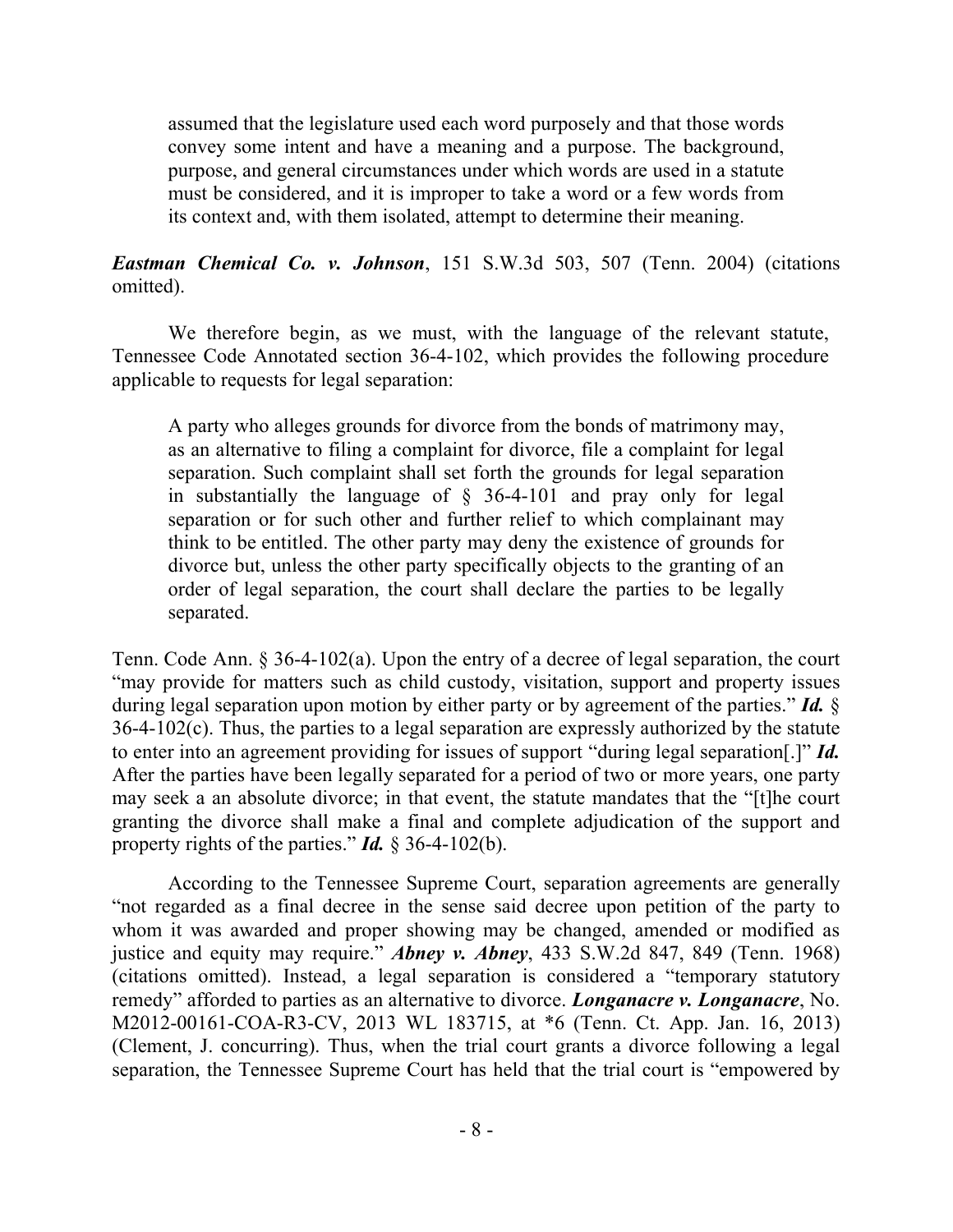the [the statute allowing a divorce following two years of legal separation] to adjust the support and property rights of the parties." *Abney*, 433 S.W.2d at 849.

In this case, however, Wife asserts that the Separation Agreement should constitute a permanent obligation in accordance with its express terms. Specifically, Wife notes that the Separation Agreement expressly provided that it was intended to "be a complete and final settlement of all property rights and support rights and obligations of the respective parties hereto[.]" Moreover, Wife points out that the alimony term contained therein was expressly non-modifiable; as such, she contends that it did not merge into the court decree and remained solely governed by contract law. *Cf. Vick v. Hicks*, No. W2013-02672-COA-R3-CV, 2014 WL 6333965, at \*4 (Tenn. Ct. App. Nov. 17, 2014) (holding that parties were free to agree by contract that an otherwise modifiable alimony obligation was non-modifiable). Based on the plain language of the contract, Wife argues that the trial court was not authorized to relieve Husband of his alimony obligation.

Husband counters that while the Separation Agreement does constitute a contract, its only purpose was to provide for the parties during the separation, as allowed by section 36-4-102(c). In support, Husband notes that the Separation Agreement contains no provision stating that its terms will be conclusive upon any future divorce. Instead, Husband contends that the trial court was required by section 36-4-102(b) to make a fresh "final and complete adjudication" as to issues of support upon the filing of the divorce.

A dispute concerning whether a separation agreement should be conclusive upon divorce, though uncommon, has been previously addressed by this Court on a few occasions. Indeed, both parties recognize that this Court's decision in *Joiner v. Joiner*, No. M1999-01721-COA-R3-CV, 2001 WL 329529 (Tenn. Ct. App. Mar. 28, 2001), represents the seminal, though unreported, case on this issue. In *Joiner*, both spouses sought a legal separation and asked the trial court to incorporate a previously drafted separation agreement into the court's order of legal separation. *Joiner*, 2001 WL 329529, at \*1. At the time, both spouses sought the legal separation as a temporary measure that would insure that the wife could remain on the husband's health insurance until she became eligible for Medicare. *Id.* After the wife became eligible for her own health insurance, the separation agreement stated that a divorce would follow the legal separation. *Id.* The agreement further provided for alimony to the wife, until her death or remarriage, or the husband's death. The trial court conducted a hearing on the agreement and entered an order of legal separation incorporating the parties' separation agreement.

Following the wife's eligibility for her own insurance and the purported conversion of the separation to an absolute divorce, she filed a motion to set aside the "final judgment" of divorce. The trial court denied the motion and an appeal followed. This Court held that the trial court could not enter an absolute divorce following a decree of separation without a petition for such relief being filed. *Id.* at \*2 (citing *Joiner v. Joiner*, No. 01A01-9710-CH-00593, 1998 WL 426887, at \*2 (Tenn. Ct. App. July 29,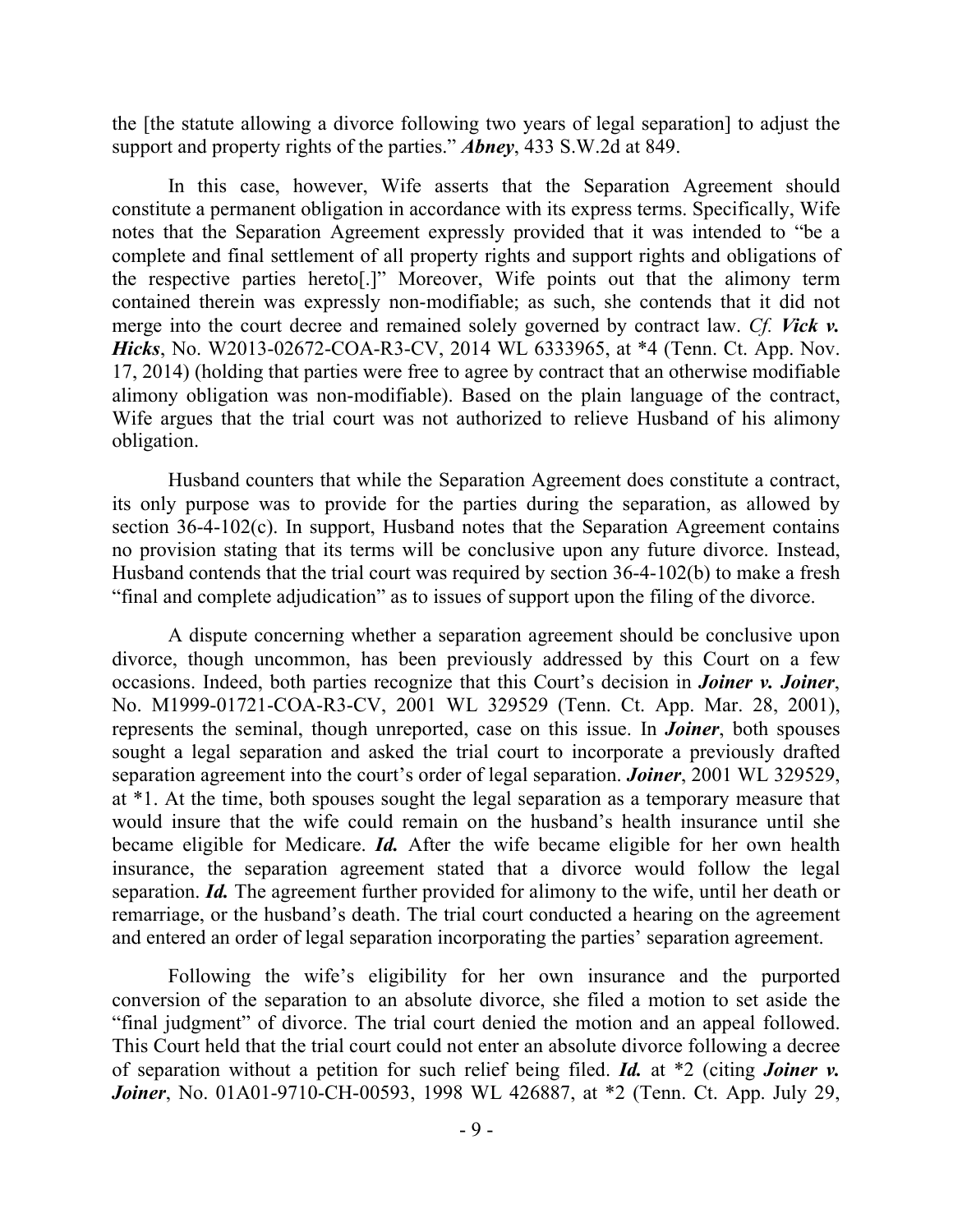1998) (hereinafter, "*Joiner I*")). As such, we vacated the trial court's order granting an absolute divorce and remanded for further proceedings. *Id.* (citing *Joiner I*, 1998 WL 426887, at \*2).

After remand from this Court, the husband filed a complaint for absolute divorce, noting that all matters had been previously resolved. *Id.* at \*3. The wife filed a countercomplaint for divorce but submitted that the separation agreement was not binding in the divorce pursuant to section 36-4-102(b). As such, the wife argued that the trial court was required to hold an evidentiary hearing to make a fresh determination of alimony upon divorce. Eventually, the trial court ruled that while a hearing is "often necessary" to convert a legal separation to an absolute divorce, a hearing was not required in this case because "the agreement between the parties was intended to be final and had been approved by the court." *Id.* at \*3.

The wife appealed to this Court, which affirmed the decision of the trial court. In reaching this result, the court first rejected Wife's argument that section 36-4-102's requirement that the court "granting the absolute divorce shall make a final and complete adjudication of the support and property rights of the parties" mandates an evidentiary hearing in all instances. Rather, the court held that only an "adjudication" is required by the statute, which may be based on arguments, briefs, and review of prior proceedings, particularly where no new evidence is alleged. *Id.* at \*4 (noting that the wife "did not allege any new facts which would require new evidence"). The court provided further guidance as to when no evidentiary hearing may be necessary:

Although in most cases an evidentiary hearing will be required at the time an absolute divorce is awarded, that is not always true. In many cases, an order granting a [legal separation] is not intended to make final disposition of the parties' property. In those situations, the parties seek a legal separation without knowledge that a reconciliation will not be successful. Then, property distribution and support awards at the beginning of a legal separation are not intended to be a final adjudication of such issues if a reconciliation does not occur. . . .[A] hearing is usually necessary for a reexamination of the temporary award of property and support made upon the grant of divorce from bed and board.

*Id.* Because the parties initially sought an absolute divorce and agreed to such divorce mere months before the divorce was supposed to be effective, the court held that the separation agreement's provisions were "intended to be final." *Id.* Moreover, the court noted that the trial court had previously held "a complete evidentiary hearing regarding both Wife's capacity at the time of the agreement and the fairness of the agreement itself." *Id.* The Court therefore concluded that the trial court "made a 'final and complete adjudication of the support and property rights of the parties.'" *Id.* (quoting Tenn. Code Ann. § 36-4-102).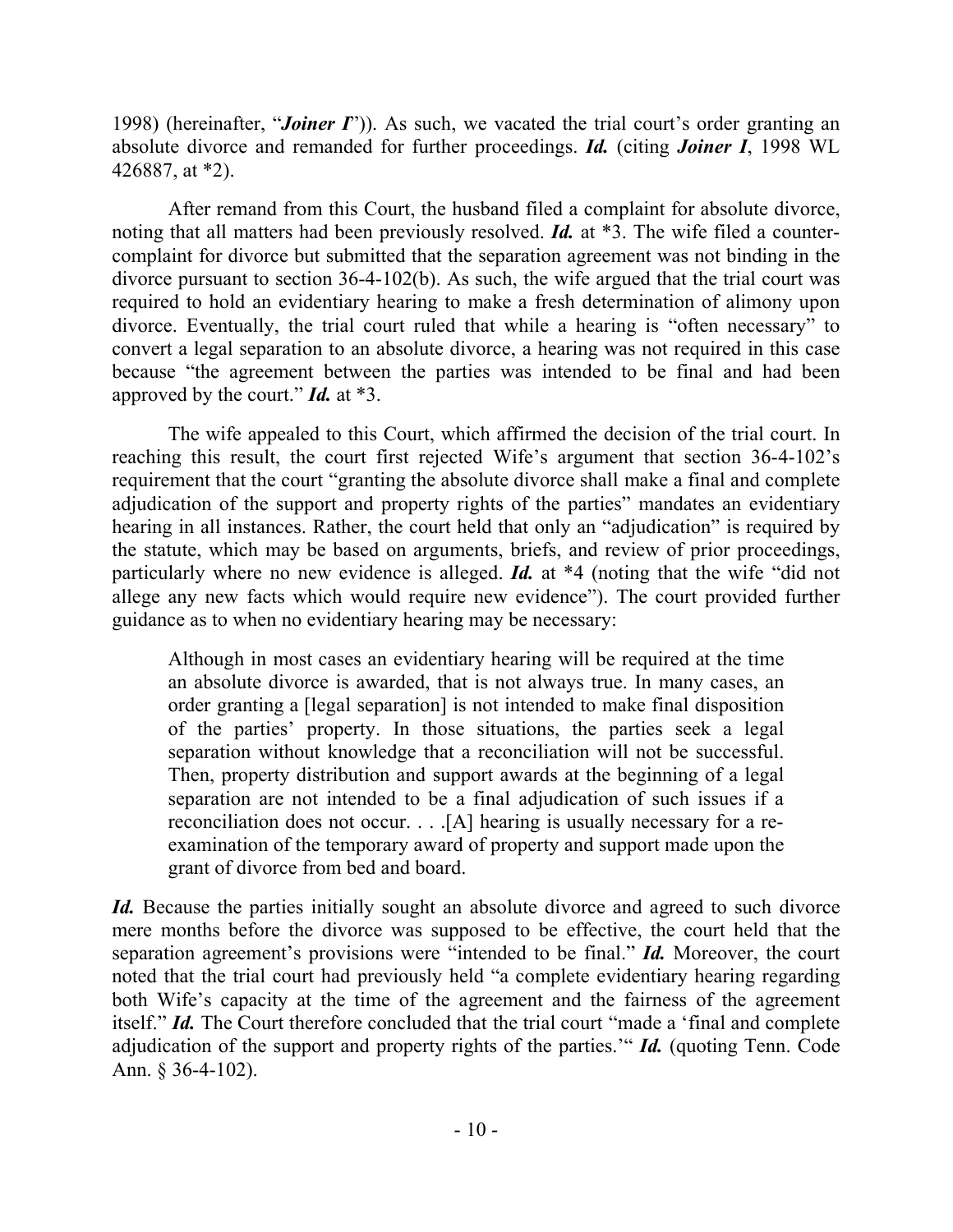In support of this conclusion, the *Joiner* panel distinguished a previous case that had come to an opposite conclusion, *Meriwether v. Meriwether*, (no Court of Appeals number assigned) (Tenn. Ct. App. Dec. 28, 1979). In *Meriwether*, the husband and wife were legally separated by court decree. *Joiner*, 2001 WL 329529, at \*5 (citing *Meriwether*, at <sup>\*</sup>1). More than two years later, Husband filed a complaint for absolute divorce. *Id.* (citing *Meriwether*, at \*2). The trial court, with a different judge presiding, eventually approved the complaint for absolute divorce, ruling that the previously entered decree of separation awarding alimony would be conclusive in the divorce. *Id.* (citing *Meriwether*, at \*2-\*3).

The wife appealed, raising a similar argument to the wife in *Joiner* that the trial court was required to hear proof regarding the support obligation in order to grant the absolute divorce. *Id.* (citing *Meriwether*, at \*3–\*4). Unlike in *Joiner*, however, we reversed the decision of the trial court, noting that "the successor judge had no access to the information presented to the predecessor except through the recitations of the bed and board decree." *Id.* (citing *Meriwether*, at \*4). In reaching this result, we noted that the record did not show that the judge in the legal separation hearing had complete information concerning the parties' property and income or that the trial judge had intended its final decree to be a final division of property upon divorce. *Id.* (citing *Meriwether*, at \*4). Finally, we "observed that, because a [legal separation] is generally considered a temporary arrangement to provide for the needs of the parties and to encourage reconciliation, upon conversion from a [legal separation] to an absolute divorce, a court should re-examine the support and property rights of the parties in light of the impending permanent dissolution." *Id.* (citing *Meriwether*, at \*6).

The *Joiner* court recognized that its result was inconsistent from the result reached in *Meriwether*, but noted that such inconsistencies were borne of the disparate situations presented in each case. *Id.* First, the court found important the fact that the same trial judge had presided over both the legal separation and the divorce. Thus, unlike in *Meriwether*, the trial judge was "quite familiar with the parties' holdings and income, having already visited the agreement twice, first at the original hearing and again on Wife's motion to set aside." *Id.* Second, the *Joiner* court noted that the separation agreement in that case was clearly made in anticipation of divorce with no hope of reconciliation. As such, the court held that *Meriwether* was not a bar to the trial court's decision to enforce the Separation Agreement at the time of the absolute divorce. *Id.* at \*6.

In our view, the *Joiner* court relied on two inter-related factors in order to determine whether a separation agreement would be conclusive as to issues of property and alimony upon a future action for absolute divorce: (1) whether the agreement was intended to be a final adjudication of the parties rights upon divorce; and (2) whether a full hearing was conducted on the fairness of the hearing in light of the parties' property and income, and if so, whether the same trial judge that entered the separation order presides over the divorce.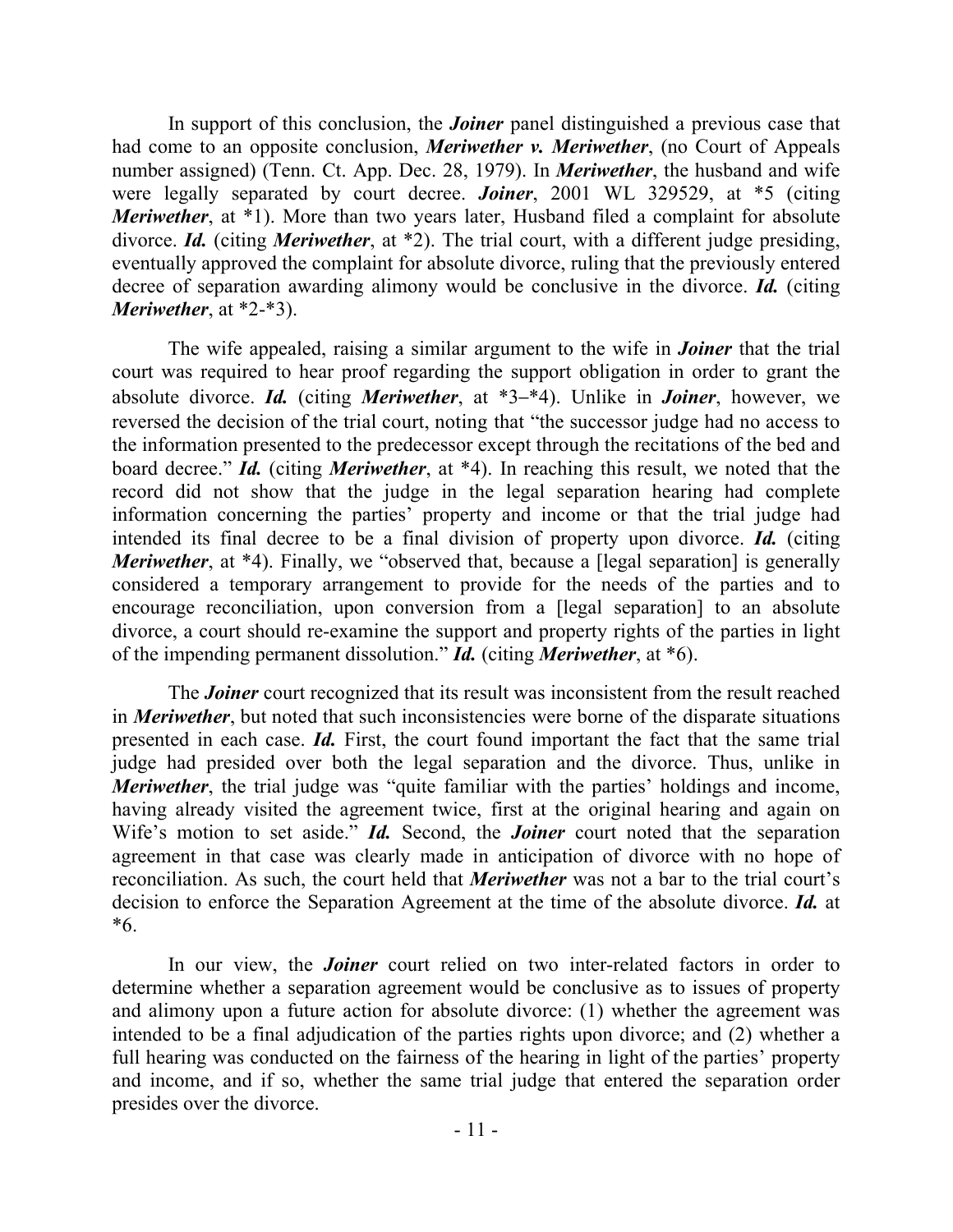Turning to the circumstances at issue in this case, we note that one issue is sharply disputed: whether the parties intended the settlement agreement to be a final adjudication of alimony upon divorce. Wife relies largely on the express terms of the Separation Agreement, which explicitly states that it constitutes a final adjudication of the parties' respective rights "arising out of their marital relationship[.]" Moreover, Wife points to her own testimony of her understanding of the Separation Agreement, which she believed was to continue ""indefinitely[.]" According to Husband, however, the parties did not intend for the Separation Agreement to be conclusive upon divorce. In support, he cites his testimony regarding his intent when the contract was executed, as he testified that at that time he contemplated reconciliation, rather than divorce. Husband also points to the nine-year delay between the separation order and the divorce and the conspicuous failure to include any mention of divorce in the Separation Agreement.

The issue of the full and final adjudication is also in dispute in this case. Husband, however, notes that no evidentiary hearing was ever conducted relative to entry of the Separation Agreement. Wife does not appear to dispute that no evidentiary hearing occurred; instead, Wife points to the language of the trial court's order granting the legal separation, which contains a specific finding that "the parties have made adequate and sufficient provision by written agreement for the equitable settlement of any property rights between the parties" as well as "the support and maintenance of their minor children." We note, however, that while the trial court made affirmative findings as to the equity of the issues of property settlement and child support, no such express finding is included with regard to alimony.<sup>1</sup> Moreover, there can be no dispute that the trial judge presiding over the legal separation was not the same trial judge that presided over the divorce.

Considering the totality of the circumstances, we must conclude that the *Joiner* opinion supports the trial court's decision to consider Wife's alimony request anew upon the filing of the complaint for absolute divorce. In a case following the *Joiner* opinion, we held that it is generally "premature to address the type of support to which [a spouse] may be entitled" upon divorce in an action solely for legal separation." *Hooberry v. Hooberry*, No. M2011-01482-COA-R3-CV, 2012 WL 2356127, at \*4 (Tenn. Ct. App.

 $\overline{a}$ 

 $1$ . The trial court's findings in the order of legal separation appear to be an effort to comply with the mandates of Tennessee Code Annotated section 36-4-103 (b), which provides that

No divorce shall be granted on the ground of irreconcilable differences unless the court affirmatively finds in its decree that the parties have made adequate and sufficient provision by written agreement for the custody and maintenance of any children of that marriage and for the equitable settlement of any property rights between the parties.

Although the trial court's ruling certainly complies with this mandate to the extent that it is applicable, it is not dispositive of the question of whether the trial court presiding over the divorce was required to enforce the Separation Agreement nearly ten years later upon divorce when there is no dispute that the separation order was not preceded by an evidentiary hearing.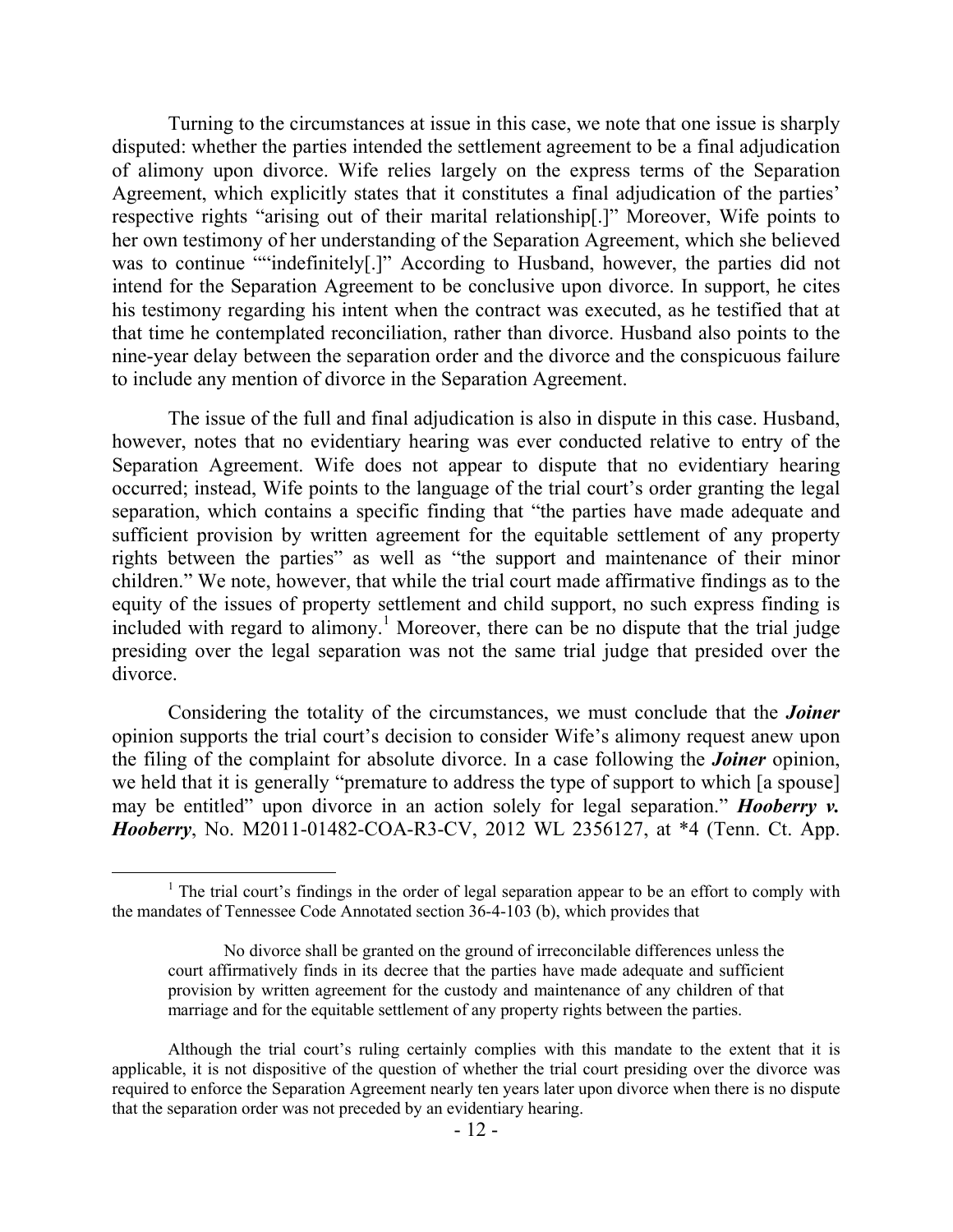June 20, 2012). In another case, we explained that "where possible and practical, it is better practice to defer permanent disposition of property and alimony until a permanent disposition is made of the marital status of the parties." *Hutton v. Hutton*, 584 S.W.2d 670, 672 (Tenn. Ct. App. 1979). Thus, we do not presume that an obligation created at the time of separation was intended to be conclusive upon divorce without specific evidence that compels such a conclusion.

Here, the language of the Separation Agreement expressly states that it is a final adjudication of the parties rights arising from their marriage, but unlike the agreement in *Joiner*, the contract is somewhat ambiguous whether a divorce was actually contemplated at the time the contract was executed. Likewise, nothing in the order of separation entered by the trial court indicates that the trial court contemplated a divorce at the time it approved the Separation Agreement. The record also reflects that the trial court in the separation proceeding did not hold an evidentiary hearing to determine the fairness of any alimony award and did not make an express finding that the alimony award was analyzed and considered "adequate and sufficient" under the circumstances. Finally, the trial judge who was asked to enter the order of absolute divorce did not preside over the separation proceeding and therefore had no familiarity with the parties or their respective financial situations. As such, the factors that led the *Joiner* court to enforce the Separation Agreement upon a later action for absolute divorce are simply not present in this case.

Generally, we enforce contracts between the parties and will not relieve a party from their poor judgment in entering into a bad agreement. *See White v. Motley*, 63 Tenn. 544, 549 (Tenn. 1874) ("Courts . . . are not constituted to relieve parties of a bad bargain, or to alter or modify their contracts, to conform to changed conditions and circumstances."). In divorces, however, the court performs a special role to ensure that agreements are "equitable and legally sufficient" pursuant to the mandates of the applicable divorce statutes. *Gibbs*, 2016 WL 4697433, at \*4. As such, agreements entered by the parties are not binding on the divorce court, but only evidential in value. See **Osborne**, 197 S.W.2d at 236.<sup>2</sup> Thus, had this been a simple divorce in which the parties presented the trial court with a martial dissolution agreement, the trial court would have been required to reconsider the obligations thereunder before granting an absolute divorce.

The fact that a legal separation had been granted nearly ten years prior, without any evidentiary hearing concerning the parties' finances, without any order indicating the previous trial judge's intent to apply the Separation Agreement to a future divorce, and without any express finding that the alimony award was appropriate simply does not deprive the trial court of its ability to make such a determination. Indeed, the separation

 $\overline{a}$ 

 $2$  Importantly, this case involves whether to reconsider issues of alimony upon divorce as required by the legal separation statute. Post-divorce actions to enforce marital dissolution agreements that were incorporated into final decrees of divorce are therefore inapposite to the case-at-bar. *See, e.g., Myrick v. Myrick*, No. M2013-01513-COA-R3-CV, 2014 WL 2841080, at \*1 (Tenn. Ct. App. June 19, 2014) (involving a post-divorce request to terminate alimony).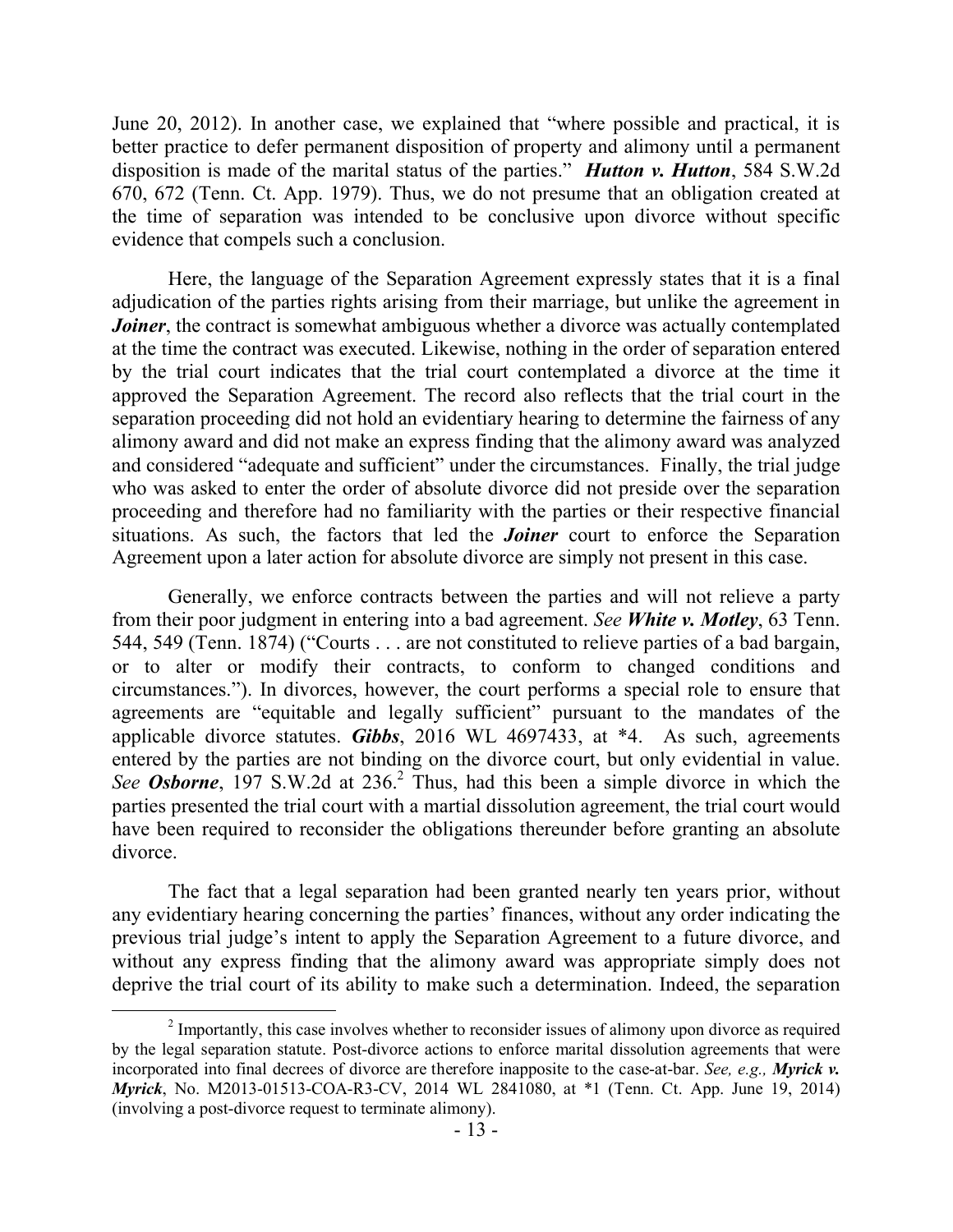statute mandates that the divorce court "make a final and complete adjudication of the support and property rights of the parties." We have previously held that this statute often requires an evidentiary hearing unless the circumstances indicate otherwise. *See Joiner*, 2001 WL 329529, at \*5. Under the particular circumstances of this case, we cannot conclude that the trial court erred in performing its duty under the relevant statute by making its own determination as to whether Wife was entitled to an award of alimony under the applicable statutes given the present circumstances. The trial court's decision not to enforce the alimony provision contained in the Separation Agreement is therefore affirmed. All remaining issues related to the enforcement of the Separation Agreement and whether a material change in circumstances warranted a modification of the agreement are therefore pretermitted. *See In re Jamie B.*, No. M2016-01589-COA-R3- PT, 2017 WL 2829855 at \*8 (Tenn. Ct. App. June 30, 2017) (noting that when appellate courts are presented with multiple issues on appeal and find one to be dispositive, the remaining issues have consistently been found as pretermitted).

We next address Wife's contention that the trial court erred in failing to award her alimony *in futuro* under Tennessee Code Annotated section 36-5-121. The statute provides that, in an action for divorce, a court may award alimony "to be paid by one spouse to or for the benefit of the other, or out of either spouse's property, according to the nature of the case and the circumstances of the parties." Tenn. Code Ann. § 36-5- 121(a). Four types of alimony are recognized in Tennessee: (1) alimony in future, (2) alimony in solido; (3) rehabilitative alimony, and (4) transitional alimony. *Gonsewski v. Gonsewski*, 350 S.W.3d 99, 107 (Tenn. 2011) (citing Tenn. Code Ann. § 36-5-121(d)(1)). In this case, Wife confines her request to alimony *in futuro*. This type of alimony "is intended to provide support on a long-term basis when there is relative economic disadvantage and rehabilitation is not feasible. *Id.* (citing Tenn. Code Ann. § 36-5- 121(f)(1)). Alimony *in futuro*, however, cannot "guarantee that the recipient spouse will forever be able to enjoy a lifestyle equal to that of the obligor spouse," as "[i]n many instances, the parties' assets and incomes simply will not permit them to achieve the same standard of living after the divorce as they enjoyed during the marriage." *Id.*

In determining whether to award alimony and, if so, the nature, amount, and duration of such an award, courts must consider the following factors:

(1) The relative earning capacity, obligations, needs, and financial resources of each party, including income from pension, profit sharing or retirement plans and all other sources;

(2) The relative education and training of each party, the ability and opportunity of each party to secure such education and training, and the necessity of a party to secure further education and training to improve such party's earnings capacity to a reasonable level;

(3) The duration of the marriage;

(4) The age and mental condition of each party;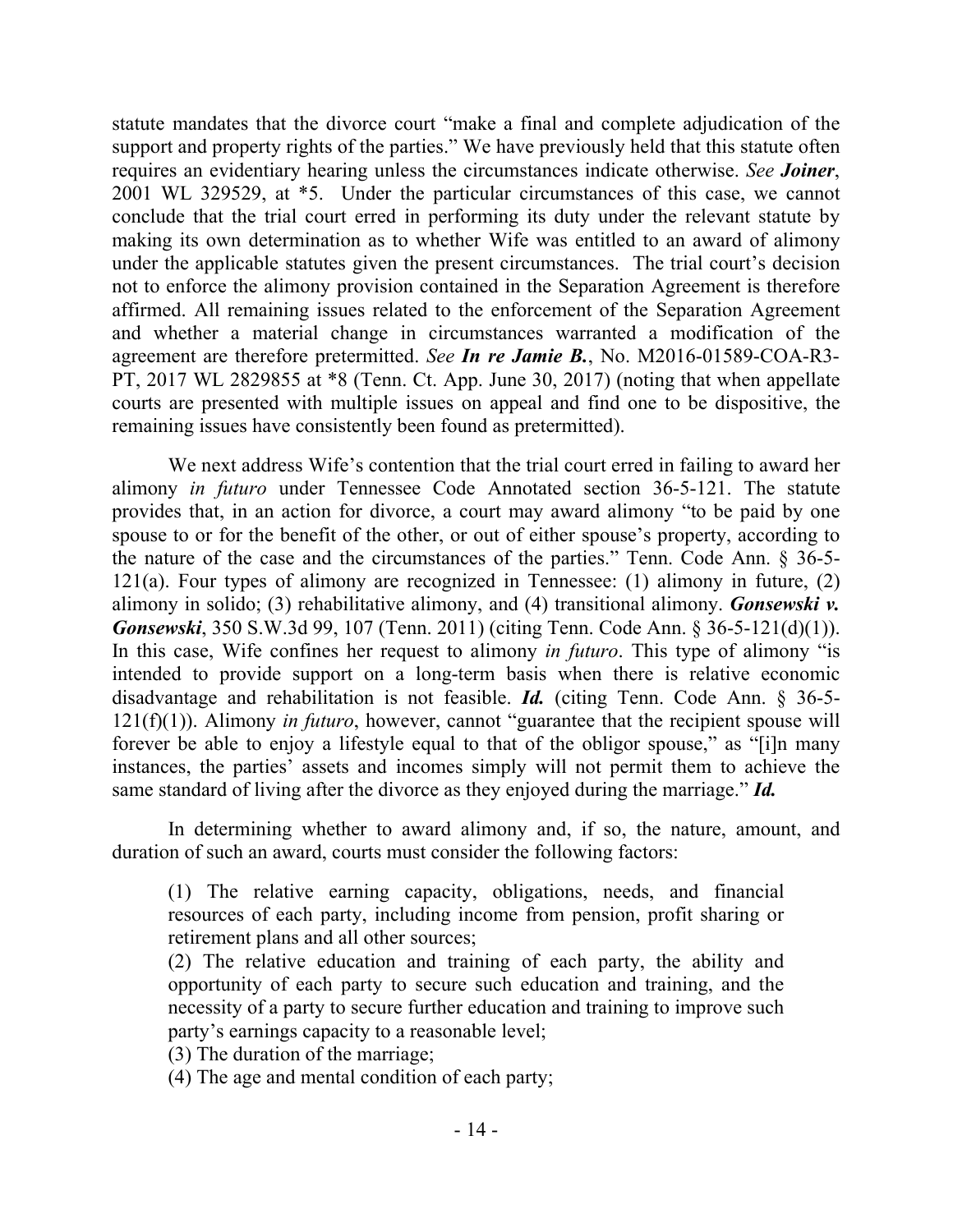(5) The physical condition of each party, including, but not limited to, physical disability or incapacity due to a chronic debilitating disease;

(6) The extent to which it would be undesirable for a party to seek employment outside the home, because such party will be custodian of a minor child of the marriage;

(7) The separate assets of each party, both real and personal, tangible and intangible;

(8) The provisions made with regard to the marital property, as defined in §  $36 - 4 - 121$ ;

(9) The standard of living of the parties established during the marriage;

(10) The extent to which each party has made such tangible and intangible contributions to the marriage as monetary and homemaker contributions, and tangible and intangible contributions by a party to the education, training or increased earning power of the other party;

(11) The relative fault of the parties, in cases where the court, in its discretion, deems it appropriate to do so; and

(12) Such other factors, including the tax consequences to each party, as are necessary to consider the equities between the parties.

Tenn. Code Ann. § 36-5-121(i). Careful adherence to the statutory framework when considering a request for alimony "fulfills not only the statutory directives but also alimony's fundamental purpose of eliminating spousal dependency when possible." *Gonsewski*, 350 S.W.3d at 110.

Decisions concerning alimony are "factually driven and involve<sup>[]</sup> the careful balancing of many factors." *Id.* at 105 (footnote omitted). As such, "[a]ppellate courts are generally disinclined to second-guess a trial judge's spousal support decision.'" *Id.* (quoting *Kinard v. Kinard*, 986 S.W.2d 220, 234 (Tenn.Ct.App.1998)). We therefore apply the abuse of discretion standard to our review of the trial court's decision. *Id.* (citing *Robertson v. Robertson*, 76 S.W.3d 337, 340–41 (Tenn. 2002)). As the Tennessee Supreme Court has explained,

An abuse of discretion occurs when the trial court causes an injustice by applying an incorrect legal standard, reaches an illogical result, resolves the case on a clearly erroneous assessment of the evidence, or relies on reasoning that causes an injustice. This standard does not permit an appellate court to substitute its judgment for that of the trial court, but "'reflects an awareness that the decision being reviewed involved a choice among several acceptable alternatives,' and thus 'envisions a less rigorous review of the lower court's decision and a decreased likelihood that the decision will be reversed on appeal.'" Consequently, when reviewing a discretionary decision by the trial court, such as an alimony determination,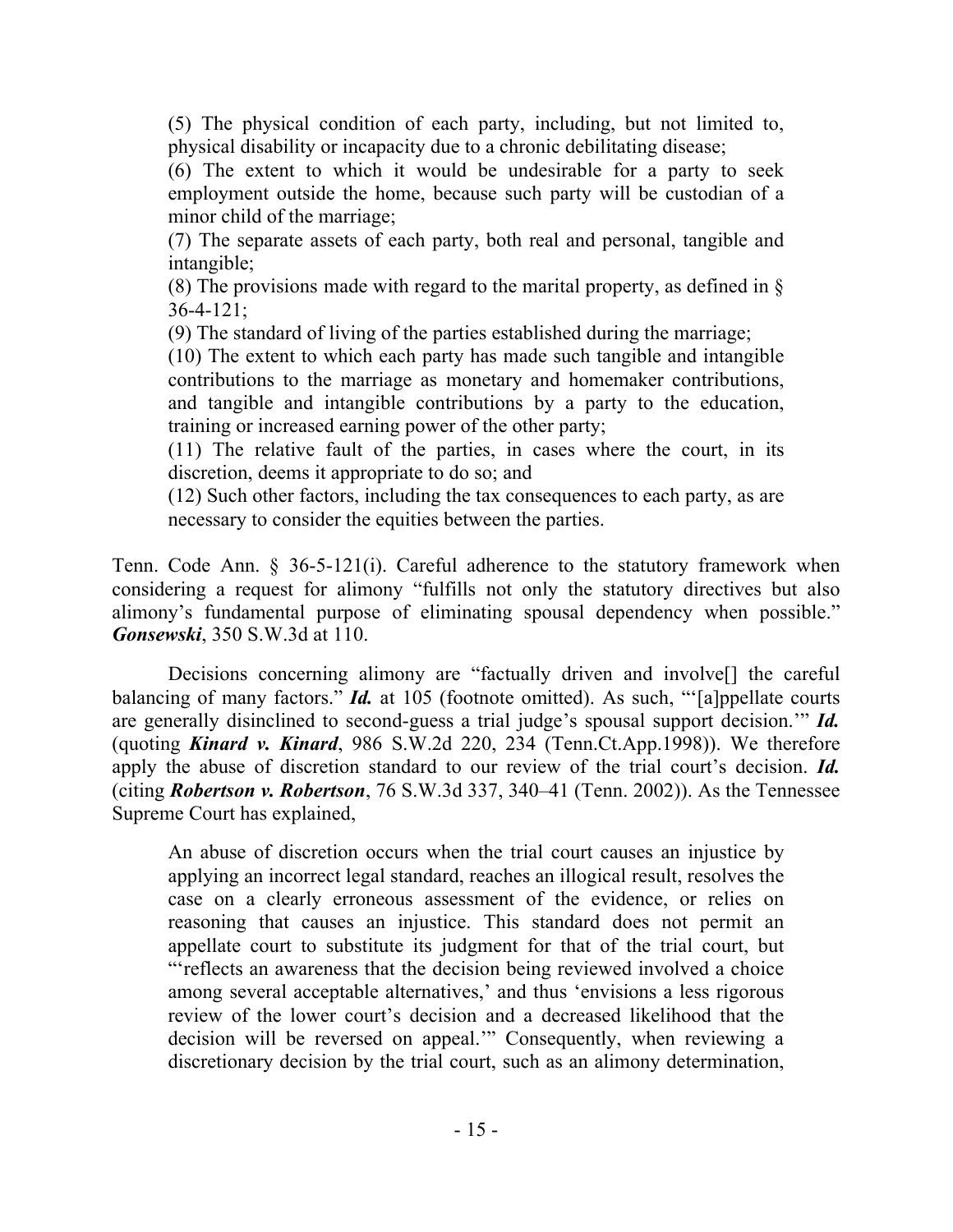the appellate court should presume that the decision is correct and should review the evidence in the light most favorable to the decision.

#### *Id.* (citations omitted).

In the present case, the trial court analyzed the statutory factors and determined long-term alimony was inappropriate. As the trial court noted in its order, Wife "is able to work, is well educated, has experience in the working world, has substantial separate assets from which to earn investment income," and has gratuitously supported her three adult children when they stay at her home for extended periods. Upon review of the trial court's decision, we must conclude that Wife failed to show an abuse of discretion in the trial court's decision.

After a 32-year marriage, Husband and Wife are less than two years apart in age, have bachelor's degrees, and were in relatively stable health at the time of the divorce trial. *See* Tenn. Code Ann. § 36-5-121(i)(2)-(5). Both are employed, though Husband has a larger annual income than Wife and a larger pension and social security retirement benefit. *See* Tenn. Code Ann. § 36-5-121(i)(1). While Husband has greater earning potential than Wife in the near future, Wife has substantial financial resources that have not been utilized since the legal separation. *Id.* Each of the children has reached adulthood, so there is no impediment for either spouse to work outside the home. *See* Tenn. Code Ann. § 36-5-121(i)(6). Wife also owns the marital home after Husband signed a quitclaim deed before the legal separation, while Husband has lived in small apartments and spare rooms since the separation. *See* Tenn. Code Ann. § 36-5-121(i)(7), (9). While neither party likely maintained the marital standard of living upon separation, Husband's alimony obligations required him to more dramatically decrease his standard of living when compared to Wife. *Id.* The marital property was largely divided at the time of the legal separation, with the limited exception of tangible personal property that Husband believed was still at the marital home. *See* Tenn. Code Ann. § 36-5-121(i)(8). During the marriage, Husband worked outside the home, while Wife largely homeschooled their children as both parties had agreed. *See* Tenn. Code Ann. § 36-5- 121(i)(10). The divorce was granted based on the nearly 10 years of separation at the time of the divorce trial and did not include specific fault of the parties. *See* Tenn. Code Ann.  $§$  36-5-121(i)(11). While transitional alimony may have been warranted when the separation began, this Court sees no need to continue alimony when Wife is working and has greater access to funds than Husband. *See* Tenn. Code Ann. § 36-5-121(i)(12). While Husband has a greater annual income than Wife, Wife is not dependent on Husband for income and may still be better suited than Husband to maintain the standard of living that both had during the marriage. At the very least, reasonable people could disagree whether alimony of any sort is warranted, given that both parties have access to income or assets that the other one does not. Therefore, the trial court did not abuse its discretion in failing to award alimony to Wife.

#### **I. Arrearage**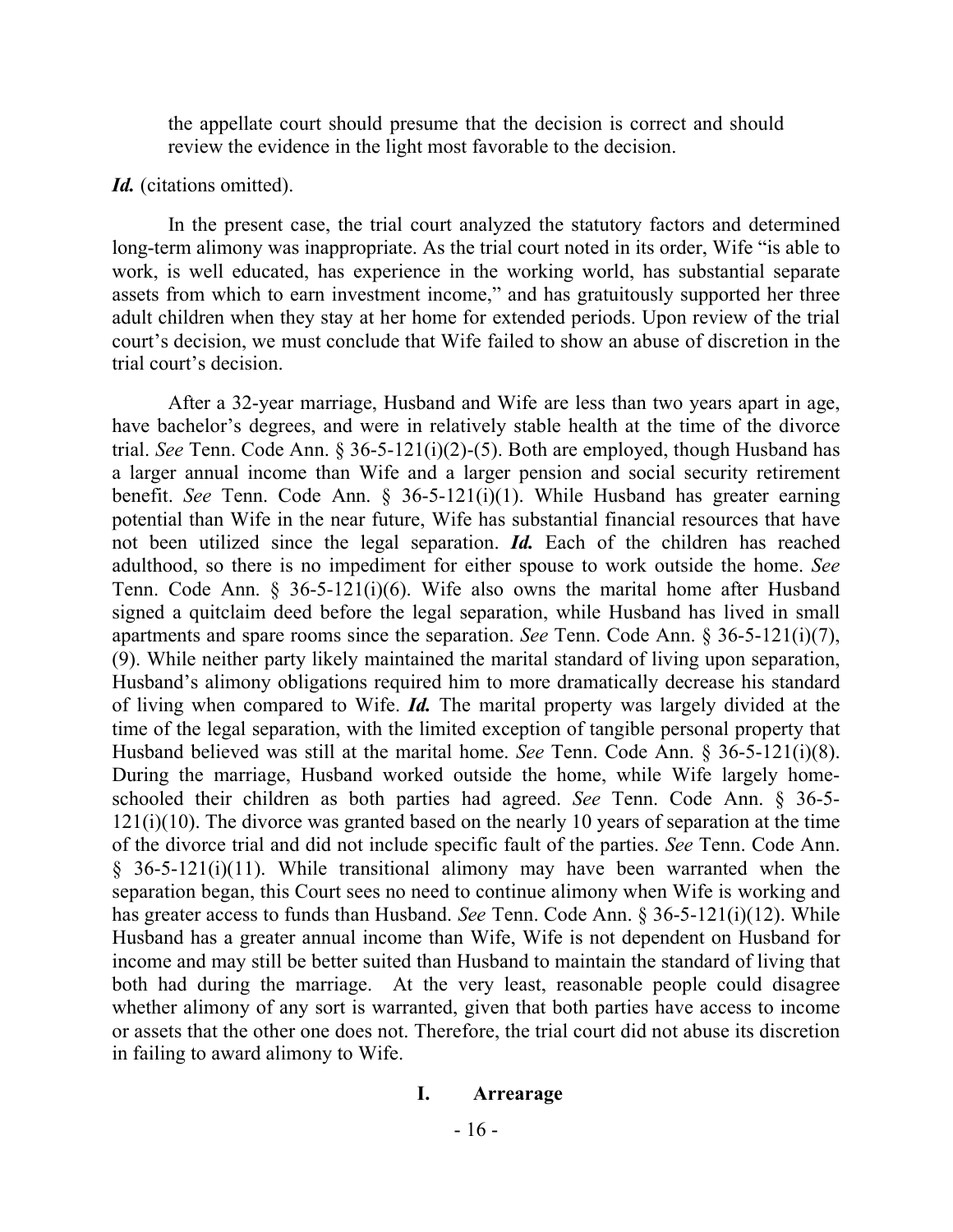In a separate claim, Wife questioned whether the trial court erred in holding that Husband's payments to Wife in excess of alimony and child support satisfied Husband's financial obligations under the parenting plan. In particular, Wife argues on appeal that Husband failed to pay \$53,456.00 in home schooling and extracurricular activities. Although Wife admits that Husband made additional payments of \$71,200.00 beyond his alimony and child support obligations, Wife argues that these payments should not be considered as meeting his obligation to pay school expenses because Husband did not designate these payments as meant to compensate for those expenses.<sup>3</sup>

This issue involves the trial court's findings of fact, so this Court will review these issues de novo with a presumption of correctness, unless the preponderance of evidence indicates otherwise. Tenn. R. App. P. 13(d); *Church v. Church*, 346 S.W.3d 474, 481 (Tenn. Ct. App. 2010). Under this standard, great weight is given to the trial court's determinations of credibility. *Walton v. Young*, 950 S.W.2d 956, 959 (Tenn. 1997). Importantly to this case, this Court also gives "great weight to a trial court's factual findings that rest on determinations of credibility." *Nashville Ford Tractor, Inc. v. Great Am. Ins. Co.*, 194 S.W.3d 415, 424 (Tenn. Ct. App. 2005) (citing *In re Estate of Walton*, 950 S.W.2d 956, 959 (Tenn. 1997)); *B & G Constr., Inc. v. Polk*, 37 S.W.3d 462, 465 (Tenn. Ct. App. 2000)). "Appellate courts will not re-evaluate a trial judge's assessment of witness credibility absent clear and convincing evidence to the contrary." *Wells v. Tenn. Bd. of Regents*, 9 S.W.3d 779, 783 (Tenn. 1999) (citations omitted).

The spouse attempting to recover a judgment for unpaid child support possesses the burden of proving that the amount is due. *Pirrie v. Pirrie*, 831 S.W.2d 296, 298−99 (Tenn. Ct. App. 1992). "A petition to recover unpaid child support 'is essentially a proceeding to collect a judgment. In such cases, the plaintiff has the burden of proving the judgment and its validity, but the defendant has the burden of proving affirmative defenses, including payment.'" *In re Estate of Miller*, No. E2012-00648-COA-R3-CV, 2013 WL 221579 at \*4 (Tenn. Ct. App. Jan. 22, 2013) (quoting *Cagle v. Davis*, No. 89- 40-II, 1989 WL 44921, at \*5 (Tenn. Ct. App. May 5, 1989)).

The trial court made the following findings with regard to this claim:

In the aggregate, Husband paid Wife \$71,200.00 more than the total of his alimony and child support obligations. Wife does not dispute that she received this additional money, she merely asserts Husband should not receive any credit for these payments against any specific obligation. In short, Wife regards these extra payments as "found money" or as some sort of entitlement.

<sup>&</sup>lt;sup>3</sup> Wife initially demanded \$107,461.62 in payments from Husband, though that figure included alleged college obligations that Wife non-suited at the beginning of trial.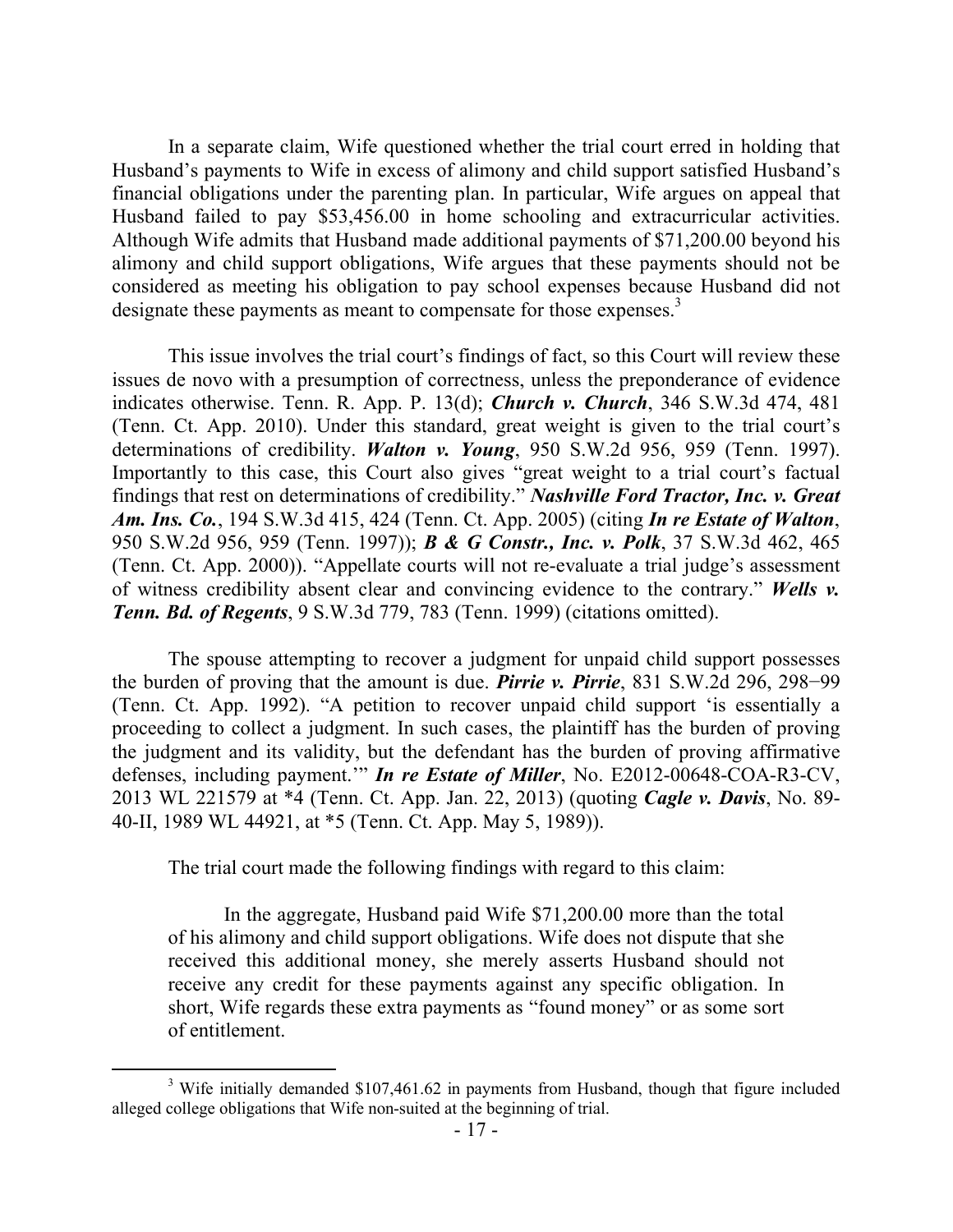Although neither party can definitively account for payments made against specific invoices, the aggregate amount of money Husband paid to Wife over and above his alimony and child support obligations exceeds the total amount Wife claims Husband owes for medical expenses, and extracurricular home school expenses.

Wife has failed to carry her burden of proof, and will not be awarded a judgment against Husband for alleged arrearages on support obligations.

Wife raises the same argument on appeal, contending that Husband never intended for his extra payments of \$71,200.00 to be directed to his child support obligations. Instead, she argues that Husband's payments were gratuitous efforts to compensate for prior tax obligations and investment losses and to assist in the continued care of her adult children. Wife contends that the facts related to this issue are undisputed to an extent that this Court should not presume the trial court's correctness and instead consider this issue as a question of law with no presumption of correctness. *See Hamblen County Educ. Ass'n v. Hamblen County Bd. of Educ.*, 892 S.W.2d 428, 431 (Tenn. Ct. App. 1994) ("Where, as here, the operative facts are not in dispute, the issue before us becomes a question of law for our determination."). Respectfully, we do not agree.

At trial, Husband testified that the additional funds he provided to Wife were usually not designated for a specific purpose. At times, he made general comments that the money was meant to cover college expenses, healthcare costs, or prior tax obligations or investment losses. Husband continued to make child support payments years after his children reached the age of majority and made 100 percent of healthcare payments for the family up to the time of the trial. Wife, however, argued that the payments were not specifically targeted toward Husband's child support obligations and were instead meant to help support the family and compensate for previous financial misdeeds. Wife never told Husband where his payments were going or that she believed that he was failing to meet his financial obligations under the parenting plan. In any case, Husband continued to pay child support after each of his children reached the age of majority, and Wife largely accepted the money, allegedly without allocating it towards his parenting plan obligations, even after the children were no longer homeschooled and pursuing extracurricular activities. From our review of the record, Wife saw this money as a way to broadly support their children as they went to college and occasionally resided at the marital home with her.

Based on the foregoing, it is clear that the parties presented divergent testimony as to the nature of these payments. We simply do not countenance Wife's argument that because each and every payment was not accompanied by an express statement that it represented payment under the parenting plan that it was not intended as, and could not constitute, such a payment. Because of the disputes of fact between the parties, this Court operates under a presumption that the trial court's findings are correct. *See Walton*, 950 S.W.2d at 595; *Nashville Ford Tractor, Inc.*, 194 S.W.3d at 424. This presumption is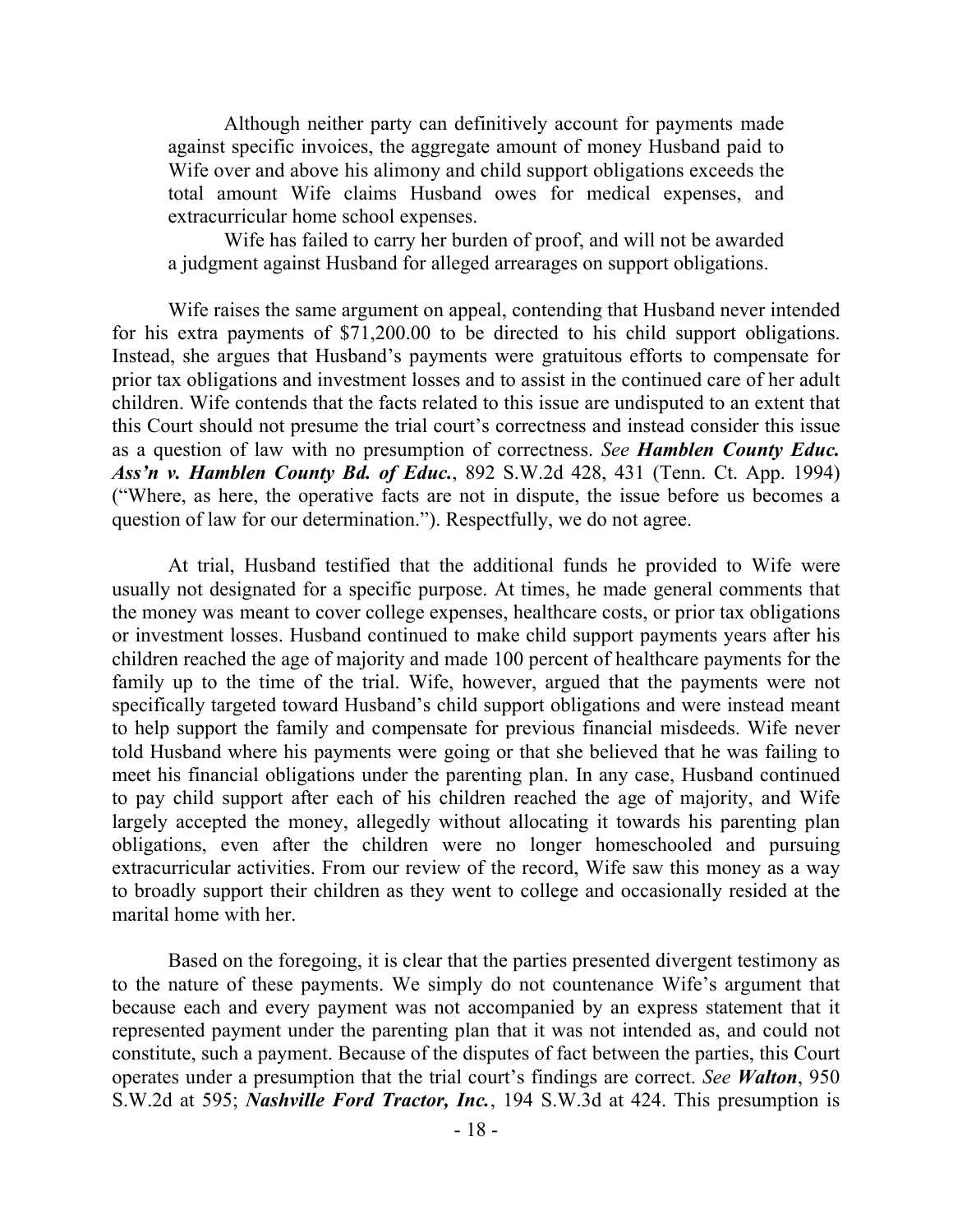especially true of those findings that rest on credibility, which will not be overturned absent clear and convincing evidence to the contrary. *See Wells*, 9 S.W.3d at 783.

The trial court specifically found that Wife was not credible as to her discussion of her finances. Although the trial court did not make a specific credibility finding against Wife as to her explanation of the extra payments made by Husband, as previously noted, the testimony on this issue was sharply disputed. In finding in favor of Husband, the trial court implicitly credited Husband's testimony over that of Wife. Credibility findings need not be express, but "may be inferred from the manner in which the trial court resolves conflicts in the testimony and decides the case." *Richards v. Liberty Mut. Ins. Co.*, 70 S.W.3d 729, 733–34 (Tenn. 2002). Thus, the trial court's factual findings as to this issue clearly rest on the credibility of Husband as compared to Wife.

Given the trial court's credibility findings in favor Husband, Wife's claims that Husband should not receive credit for the additional funds that were provided to Wife are not compelling. Much of the \$71,200.00 that Husband paid in excess of his support obligations resulted from Husband continuing to make child support payments after his children reached the age of majority. While neither party provided complete instructions about how the money should be used or clearly documented the extent or use of the funds, Wife's argument that the money should not be directed toward any outstanding child support obligations seems to ignore how the same child support payments were directed in the past. Neither this Court nor the trial court "is [] required to check common sense at the courthouse door." *Dattel Family Ltd. P'ship v. Wintz*, 250 S.W.3d 883, 892 (Tenn. Ct. App. 2007). In this case, the trial court compared the arguments of Husband and Wife and found Husband's to be more compelling. Further, the trial court had explicit doubts about Wife's credibility regarding her finances and implicit issues concerning her broader credibility concerning time and money. Considering the evidence as whole, we therefore cannot conclude that the evidence preponderates against the trial court's ruling on this issue.

### **II. Attorney's Fees**

Wife contends, if she prevails in any part of the decision, that the trial court erred in not awarding her attorney's fees as outlined under the Separation Agreement. On the same basis, Wife contends that should she prevail in this appeal, she should be awarded her attorney's fees incurred in this Court. In support, Wife points to the Separation Agreement, which states, in a legal dispute to enforce the agreement, that "the successful party shall be entitled to a judgment for reasonable expenses, including attorney's fees, and court costs, incurred in prosecuting the action." "Our courts long have observed at the trial court level that parties are contractually *entitled* to recover their reasonable attorney's fees when they have an agreement that provides the prevailing party in a litigation is entitled to these fees." *Eberbach*, 535 S.W.3d at 478 (citations omitted). As Wife did not prevail at the trial court or on appeal, she is not entitled to attorney's fees under the terms of the Separation Agreement either in the trial court on appeal. The trial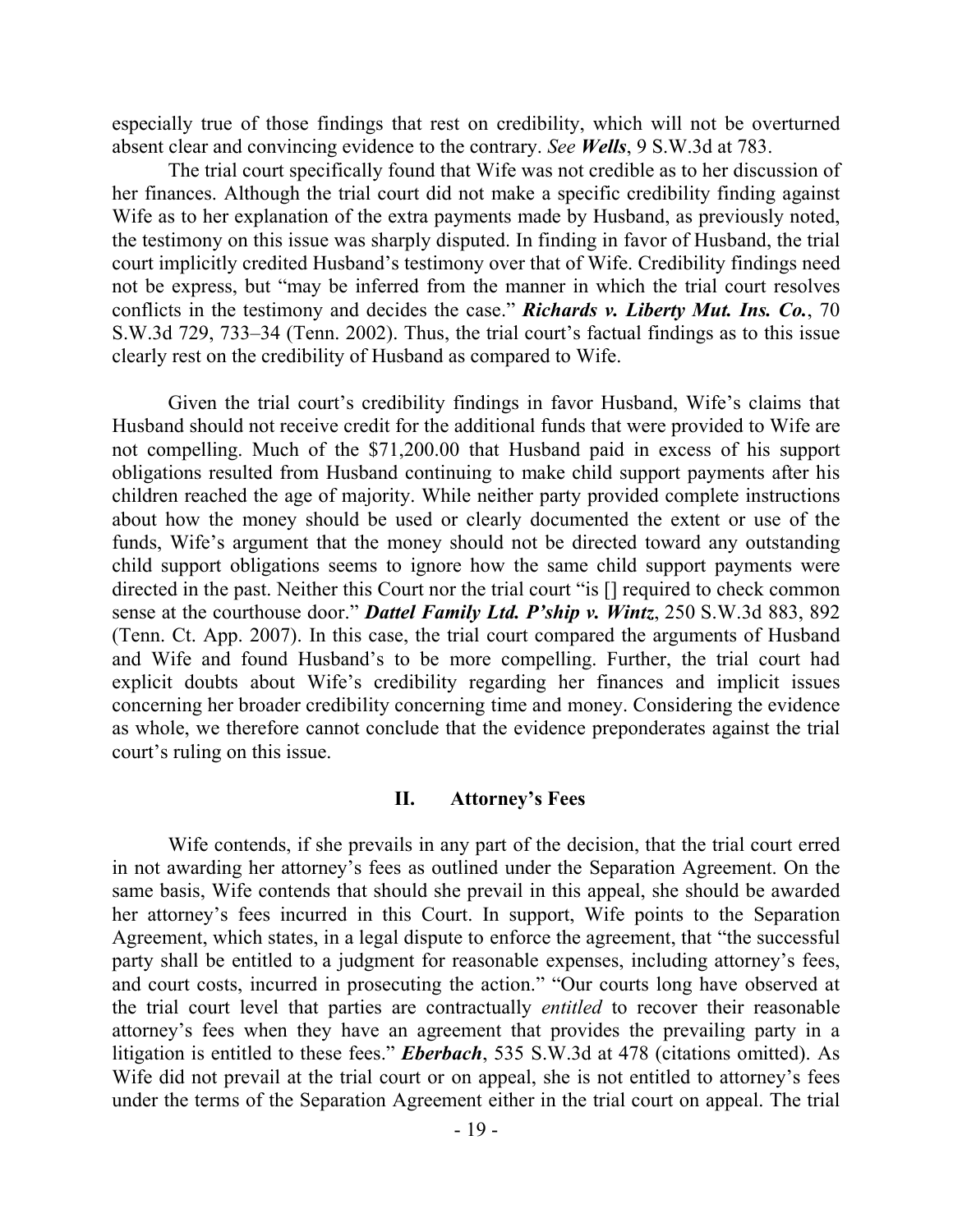court therefore did not err in refusing to award Wife attorney's fees at trial. We likewise decline to do so on appeal.

Husband also seeks an award of attorney's fees incurred on appeal pursuant to Tennessee Code Annotated section 36-5-103(c). When the divorce was filed in 2016, that statute provided for the following:

The plaintiff spouse may recover from the defendant spouse, and the spouse or other person to whom the custody of the child, or children, is awarded may recover from the other spouse reasonable attorney fees incurred in enforcing any decree for alimony and/or child support, or in regard to any suit or action concerning the adjudication of the custody or the change of custody of any child, or children, of the parties, both upon the original divorce hearing and at any subsequent hearing, which fees may be fixed and allowed by the court, before whom such action or proceeding is pending, in the discretion of such court.

Tenn. Code Ann. § 36-5-103(c) (2014). This section of the statute was later amended in 2018, and Husband cites the 2018 version of the law in support of his request for attorney's fees on appeal.<sup>4</sup> Regardless of which version of the statute is applicable in this case, an award of attorney's fees thereunder remains in this Court's discretion. *See* Tenn. Code Ann. § 36-5-103(c) (2014) (noting that fees may be allowed "in the discretion of such court"); Tenn. Code Ann.  $\S 36-5-103(c)$  (2018) (noting that fees may be allowed "in the court's discretion"); *see also Eberbach v. Eberbach*, 535 S.W.3d 467, 477 (Tenn. 2017) (holding that for a request under section  $36-5-103(c)$ , "the Court of Appeals should analyze any such request by exercising its discretion to determine whether an award to the prevailing party is appropriate"). After a review of the circumstances at issue, we exercise our discretion to decline an award of attorney's fees. While Wife possesses considerable assets, Husband's ability to earn income outstrips Wife's ability. Moreover, it appears that Wife continues to at times support the parties' minor children, without objection from Husband. We are therefore not persuaded to grant an award of attorney's fees to Husband.

<sup>&</sup>lt;sup>4</sup> The 2018 version of the statute provides that

A prevailing party may recover reasonable attorney's fees, which may be fixed and allowed in the court's discretion, from the non-prevailing party in any criminal or civil contempt action or other proceeding to enforce, alter, change, or modify any decree of alimony, child support, or provision of a permanent parenting plan order, or in any suit or action concerning the adjudication of the custody or change of custody of any children, both upon the original divorce hearing and at any subsequent hearing.

Tenn. Code Ann. § 36-5-103(c) (2018); *see also* 2018 Tenn. Laws Pub. Ch. 905 (H.B. 2526), eff. July 1, 2018.